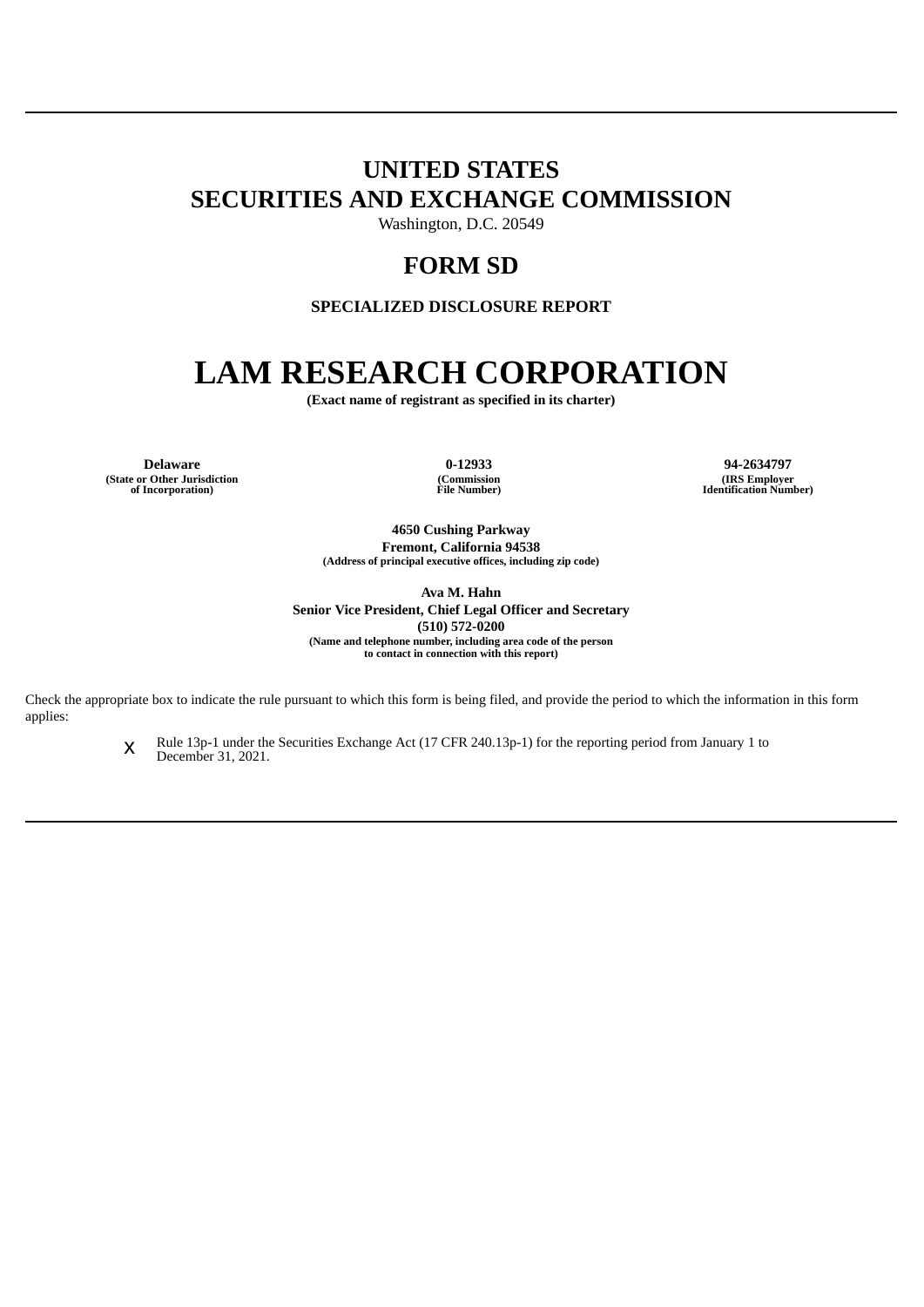#### **Section 1 - Conflict Minerals Disclosure**

# **Item 1.01 Conflict Minerals Disclosure and Report**

### **Conflict Minerals Disclosure**

Lam Research Corporation (the "Company") conducted in good faith a reasonable country of origin inquiry regarding the conflict minerals (as defined in Form SD) that are necessary to the functionality or production of products that the Company manufactured or contracted to have manufactured in calendar year 2021 (the "Covered Minerals"). The inquiry was reasonably designed to determine if the Covered Minerals originated in the Democratic Republic of the Congo or an adjoining country or are from recycled or scrap sources.

The Company has determined that it is required to file, and has filed, a Conflict Minerals Report as Exhibit 1.01 to this Form SD. The Conflict Minerals Report is also publicly available at https://investor.lamresearch.com/sec-filings. The content on any web site referred to in this Form SD is not incorporated by reference into this Form SD unless expressly noted.

# **Item 1.02. Exhibit.**

The Company's Conflict Mineral Report is included as Exhibit 1.01 to this report.

**Section 2 - Exhibits**

# **Item 2.01. Exhibits.**

| <b>Exhibit Number</b> | <b>Description</b>                                           |
|-----------------------|--------------------------------------------------------------|
| 1.01                  | <b>Conflict Minerals Report of Lam Research Corporation.</b> |

2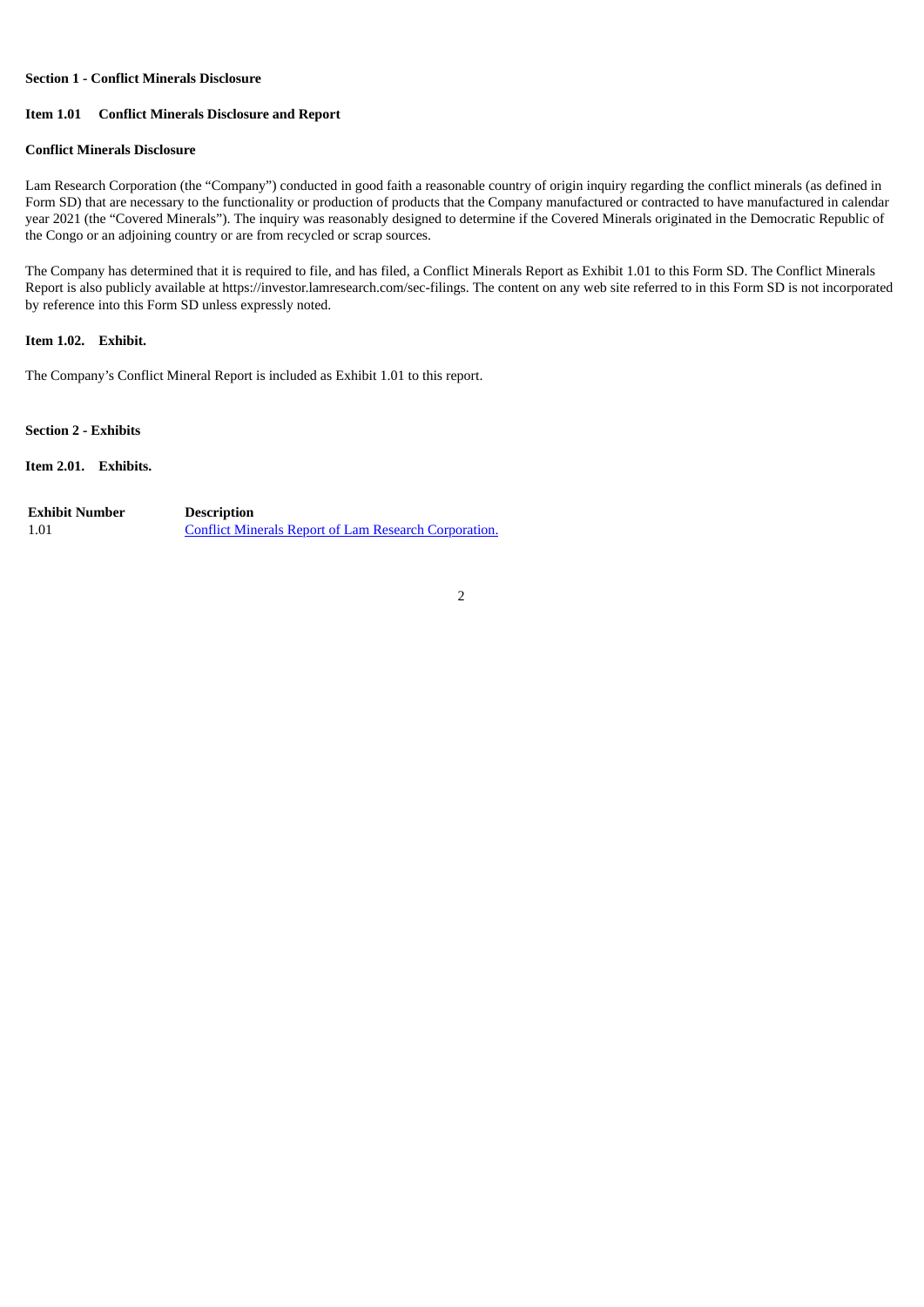# **SIGNATURES**

Pursuant to the requirements of the Securities Exchange Act of 1934, the Company has duly caused this report to be signed on its behalf by the undersigned hereunto duly authorized.

# Date: May 31, 2022 **LAM RESEARCH CORPORATION**

(Registrant)

By: /s/ Ava M. Hahn Ava M. Hahn Senior Vice President, Chief Legal Officer and Secretary

3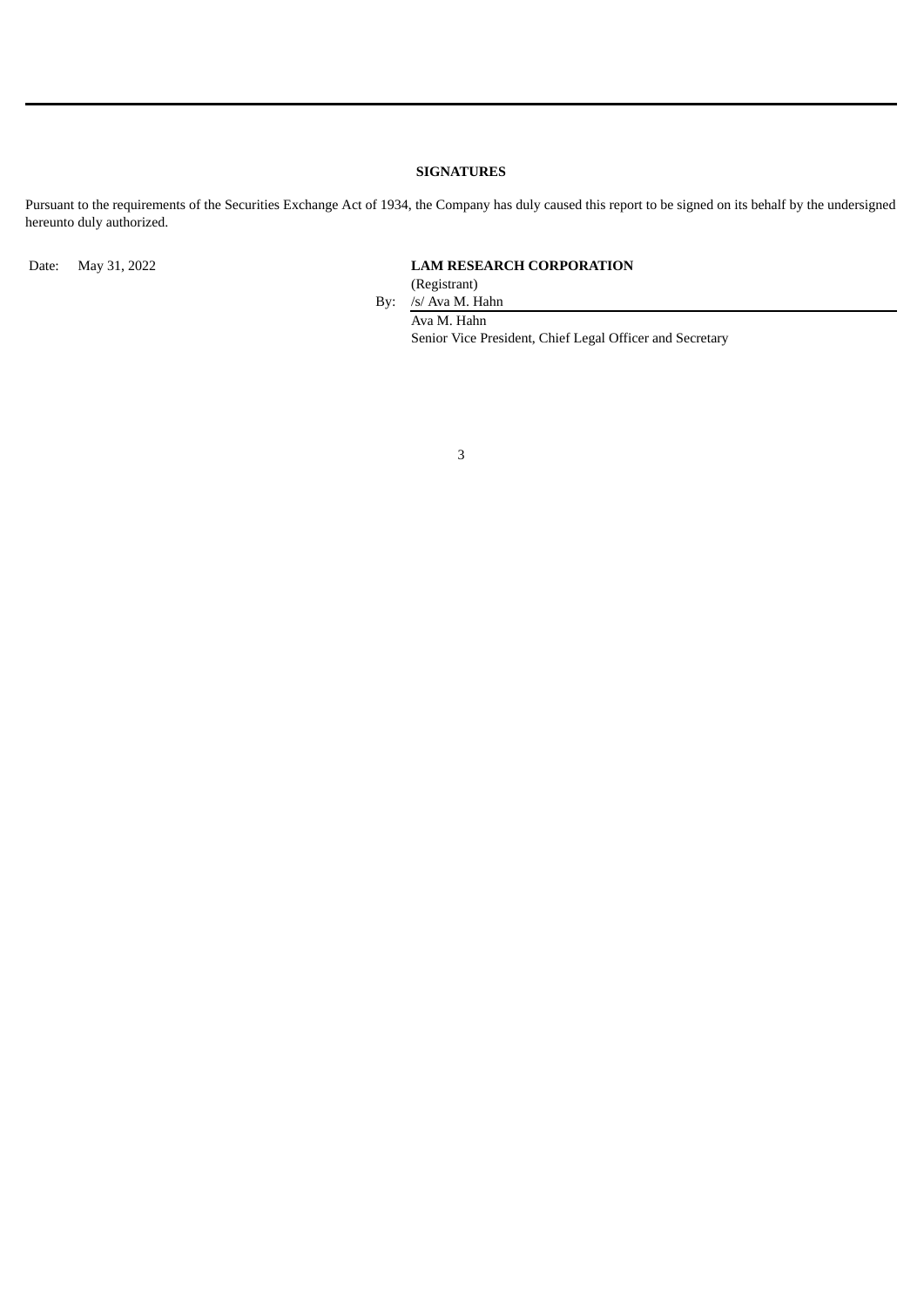# **LAM RESEARCH CORPORATION CONFLICT MINERALS REPORT For the reporting period from January 1, 2021 through December 31, 2021**

<span id="page-3-0"></span>This Conflict Minerals Report (this "Report") of Lam Research Corporation (including its consolidated subsidiaries, the "Company", "Lam", "we" or "our") has been prepared pursuant to Rule 13p-1 and Form SD promulgated under the Securities Exchange Act of 1934, for the reporting period January 1, 2021 through December 31, 2021 (the "Reporting Period").

Rule 13p-1, through Form SD, requires the disclosure of certain information if a company manufactures or contracts to manufacture products for which certain "Subject Minerals" (as defined below) are necessary to the functionality or production of such products. "Subject Minerals" are defined herein as: (i)(a) columbite-tantalite (or coltan), (b) cassiterite, (c) gold and (d) wolframite, or their derivatives, which are currently limited to tantalum, tin and tungsten; or (ii) any other mineral or its derivatives determined by the U.S. Secretary of State to be financing conflict in the Democratic Republic of the Congo ("DRC") or a country that shares an internationally recognized border with the DRC (collectively, the "Covered Countries").

Our operations may at times manufacture, or contract to manufacture, products for which Subject Minerals are necessary to the functionality or production of those products (collectively, our "products" and, individually, a "product"). As required by Form SD, we have conducted a good faith reasonable country of origin inquiry regarding the Subject Minerals included in our products manufactured or contracted to be manufactured during the Reporting Period (collectively, our "in-scope products" and, individually, an "in-scope product"), to determine whether any of such Subject Minerals originated in the Covered Countries and/or whether any of such Subject Minerals may be from recycled or scrap sources. Where applicable, we have conducted additional due diligence regarding the sources of the Subject Minerals contained in our in-scope products. The results of our reasonable country of origin inquiry regarding the Subject Minerals contained in our in-scope products, as well as our additional due diligence regarding the sources of such Subject Minerals, are contained in this Report.

# **I. Product Overview**

The following Lam products are within the scope of Rule 13p-1 and Form SD.

#### **1. Deposition Products**

A series of high-productivity thin film deposition systems that form a device's sub-microscopic layers of conducting (metal) or insulating (dielectric) materials, including:

- a. SABRE® product family
- b. ALTUS® product family
- c. VECTOR® product family
- d. SPEED® product family
- e. SOLA® product family
- f. Striker® product family

#### **2. Etch Products**

A series of wafer fabrication products that selectively remove materials from the wafer to create features and patterns of a device, including:

- a. Kiyo® product family
- b. Versys® Metal product family
- c. Flex® product family
- d. Syndion® product family
- e. Sense.i<sup>TM</sup> product family
- f. Selis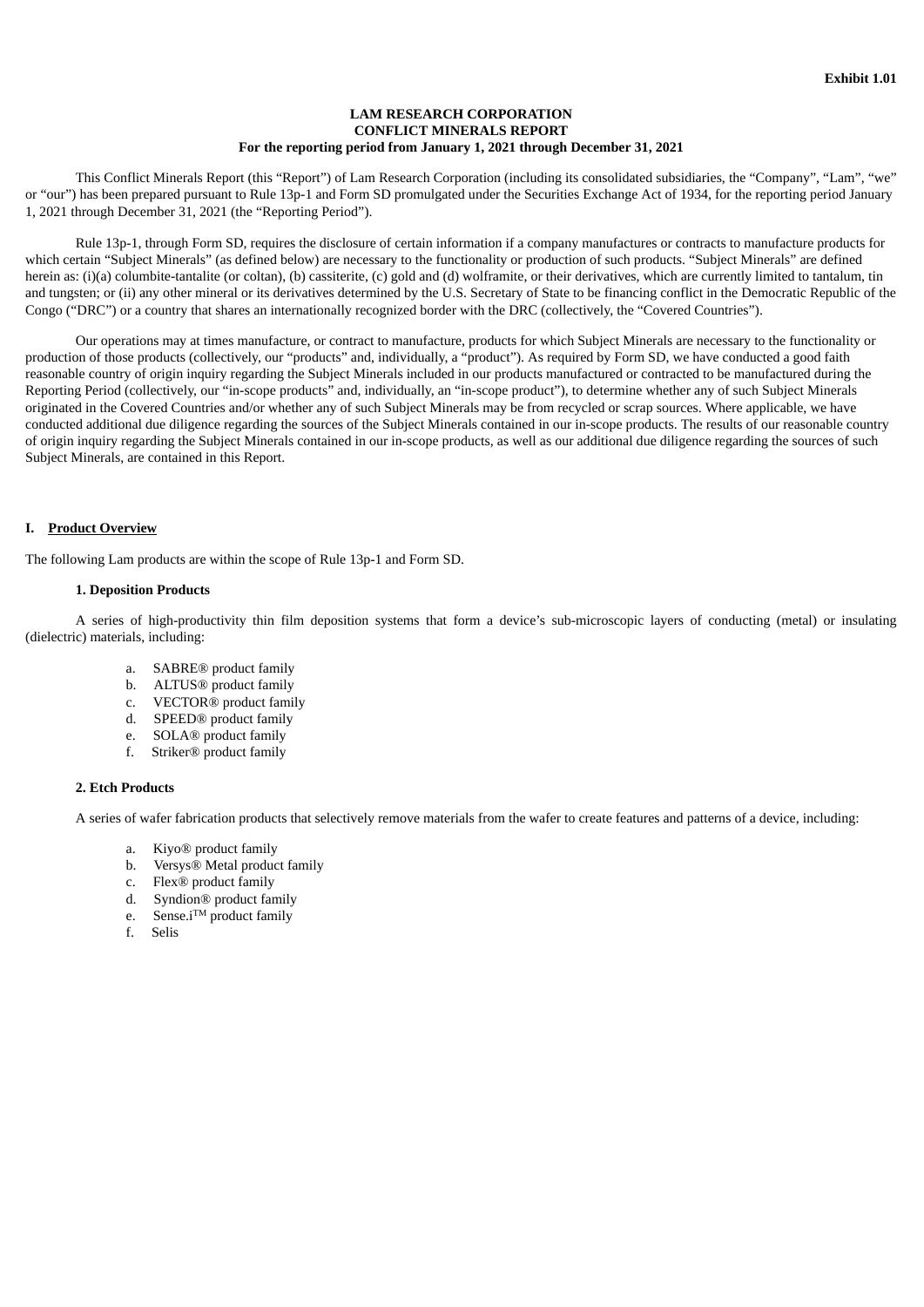#### **3. Clean Products**

A series of single-wafer wet and plasma-based wafer cleaning products that remove particles and residues from the wafer surface before and after adjacent processes, including:

- a. DV-Prime®
- b. Da Vinci®
- c. SP Series
- d. Coronus® product family
- e. EOS®

#### **4. New Products**

Ion Beam Etch (product not yet named)

# **II. Reasonable Country of Origin Inquiry ("RCOI")**

During the Reporting Period, we took the following measures, based on the Organisation for Economic Cooperation and Development's ("OECD") due diligence framework, to determine the source and chain of custody for the Subject Minerals contained in our in-scope products.

To determine whether Subject Minerals included in our in-scope products originated in Covered Countries, we retained Assent Compliance ("Assent"), a third party service provider, to assist us in reviewing our supply chain. We provided to Assent a list composed of our top 100 direct-spend supplier families, representing approximately 93% of our direct-spend during the Reporting Period, and which we believed could provide materials containing Subject Minerals (collectively, the "Covered Suppliers"). We determined it was impractical to exclude from this list all irrelevant suppliers because we could not reasonably determine in all cases the presence or absence of Subject Minerals in all materials supplied for inclusion in our in-scope products.

We used the Conflict Minerals Reporting Template ("CMRT"), a resource provided by the Responsible Minerals Initiative (the "RMI"), to conduct a survey of the Covered Suppliers. We requested that such suppliers complete version 6.1 or higher of the CMRT and return it to Assent. Responses to the CMRT allowed for some elimination of irrelevant suppliers, based on responses indicating that the Subject Minerals used by such suppliers are not necessary to the functionality or production of their products. We also periodically reviewed the Covered Supplier list to ensure that irrelevant or "out of scope" suppliers were removed from the survey process based on the most current information available.

Assent requested that all Covered Suppliers complete the CMRT and made available training and educational resources to guide suppliers on best practices and the use of the CMRT. Assent monitored and tracked all communications for future reporting and transparency. All Covered Suppliers that were unresponsive to the initial request were contacted a minimum of five times to encourage them to submit a valid and complete CMRT.

Assent subjected all submitted CMRTs to an automated data validation in order to identify inaccurate submissions and contradictory answers. Covered Suppliers were contacted regarding invalid forms and encouraged to resubmit a valid form. As of May 6, 2022, we received a 92% response rate while there were 3 invalid supplier submissions that had not been corrected during the reporting year.

Based upon the measures described above, we were unable to determine whether our in-scope products contain Subject Minerals originating in the Covered Countries. As a result, we exercised due diligence on the source and chain of custody of Subject Minerals in our supply chain as described in Part III below.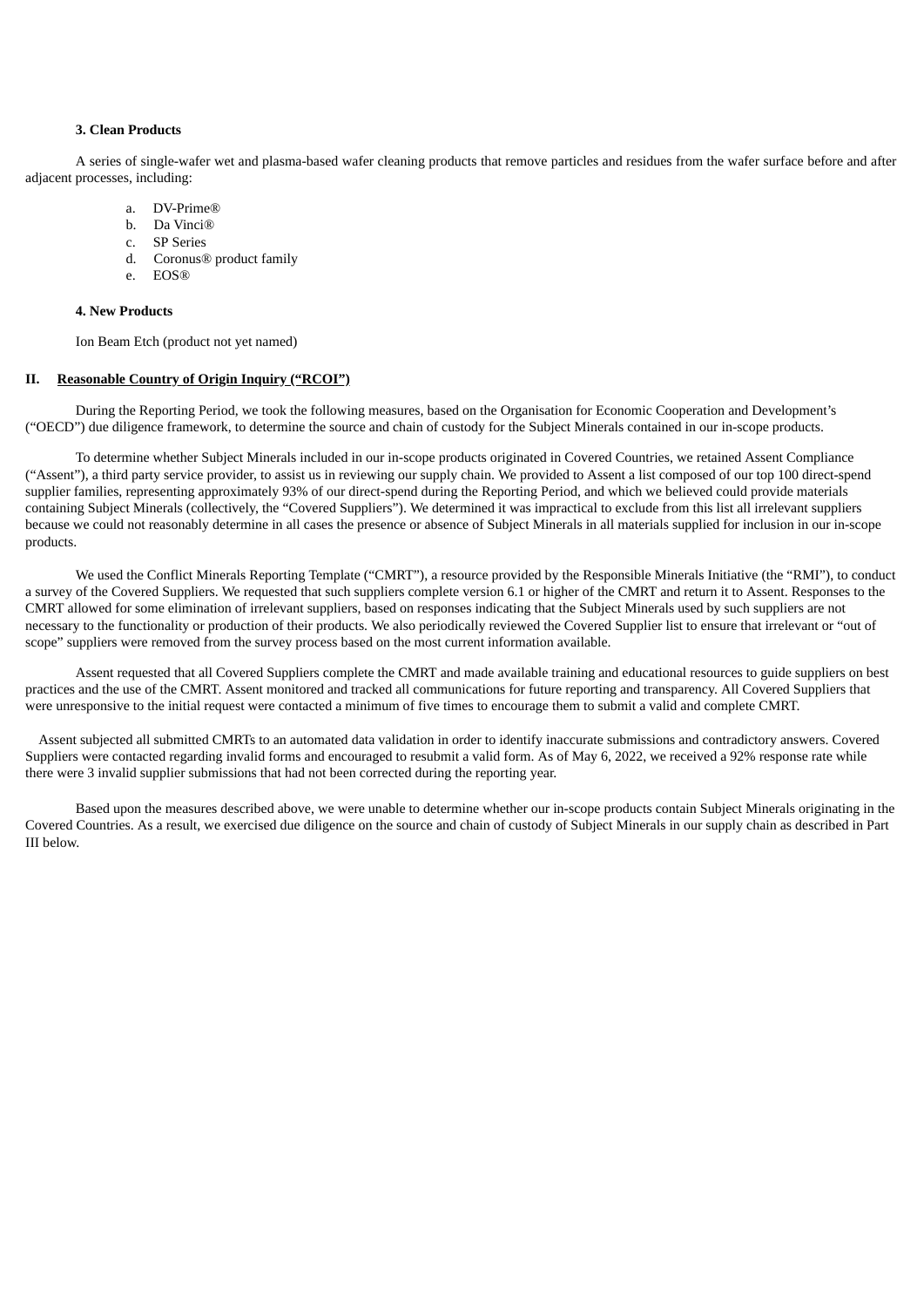#### **III. Due Diligence and Risk Mitigation**

Our due diligence process, which significantly overlaps our RCOI process described above, is based on the OECD's due diligence guidance. In addition to the RCOI, we have done the following since the start of 2018 to determine the mine or location of origin for the Subject Minerals contained in our in-scope products:

#### **1. Company Management Systems**

#### **a. Conflict Minerals Policy Statement**

We have adopted and communicated to suppliers and to the public a Conflict Minerals Policy Statement. A copy of the Policy Statement is publicly available at https://www.lamresearch.com/company/environmental-social-governance/supply-chain/. The content on any web site referred to in this Report is not incorporated by reference into this Report unless expressly noted.

#### **b. Maintain Appropriate Organizational Structure to Support Due Diligence**

We have established an organizational structure to support our due diligence process that includes processes for handling requests for information, escalations to management regarding issues or problems, surveying of suppliers, and documentation of any responses and red flags associated therewith.

Our due diligence process is carried out by the Global Supply Chain Management Environmental Social Governance Manager, who is supported by an inter-disciplinary support team comprised of members of the legal department, finance, engineering, customer account teams and environmental health and safety departments to help address any questions associated with the reasonable country of origin inquiry and/or due diligence process. We also use a third-party service provider, Assent Compliance ("Assent"), to assist with evaluating supply chain information regarding Subject Minerals and in the development and implementation of due diligence steps. In addition, we have provided reports and briefings on the requirements of Rule 13p-1 to Company management.

#### **c. System of Controls and Transparency**

We survey Covered Suppliers using the CMRT, as described in Part II above, in order to identify the source and chain of custody for the Subject Minerals contained in our in-scope products. We employ an automated tool hosted by Assent in order to validate submitted CMRTs. Records relating to our conflict minerals program, including supplier responses to CMRTs, are retained for at least five years, in accordance with our record retention policies.

#### **d. Supplier Engagement**

We expect our suppliers to have policies in place to reasonably assure that any Subject Minerals used in the production of the products sold to us are DRC conflict-free. This means that the products do not contain Subject Minerals that directly or indirectly finance or benefit armed groups that are perpetrators of serious human rights abuses in the Covered Countries.

We continue to include a standard provision in the terms and conditions of our purchase orders requiring our suppliers to promptly provide accurate, complete and timely information and documentation to assist us as we may request to comply with Rule 13p-1 and Form SD. This includes disclosing whether any of the suppliers' deliverables contain Subject Minerals and, if so, providing such information as we may request to allow us to determine whether such Subject Minerals are DRC conflict free (as such term is defined in Form SD). We have also incorporated similar requirements into relevant commonly used supplier contract templates to further strengthen supplier engagement in the due diligence process. We again made available to Covered Suppliers access to training and educational resources to guide them on best practices and the use of the CMRT, including access to Assent's library of conflict minerals training and support resources. See also sections III.2 and V below regarding additional supplier engagement.

#### **e. Grievance Mechanism**

Our employees, contractors and consultants may report suspected violations of our policies, including our Conflict Minerals Policy Statement, using our Ethics Helpline available at https://secure.ethicspoint.com/domain/media/en/gui/35911/index.html. Information reported on the Ethics Helpline may be done so anonymously. Suppliers and others outside of the Company may contact our supply chain organization to communicate with us, including to report grievances.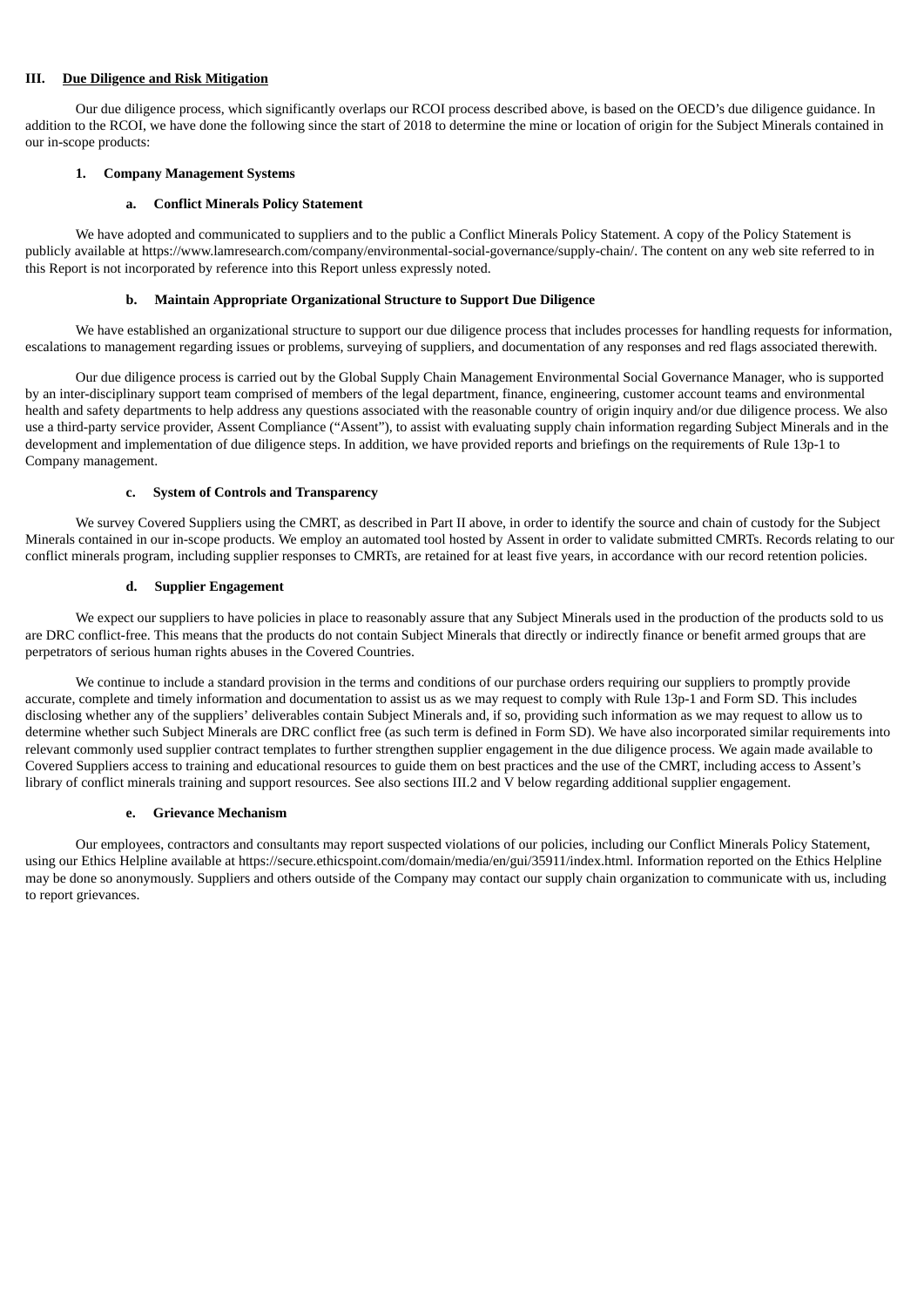# **2. Identify and Assess Risks in the Supply Chain**

Our survey of Covered Suppliers using the CMRT, as described in Part II above, is designed to identify the source and chain of custody for the Subject Minerals contained in our in-scope products. The responses of Covered Suppliers to these surveys are then used to identify risks in our supply chain.

Assent analyzed survey responses provided by Covered Suppliers, contacted Covered Suppliers for additional information, and gathered other pertinent data, in order to identify and assess risks. These risk assessments are reviewed with members of our supply chain organization.

Responses provided by Covered Suppliers using the CMRT included the names of facilities identified by those suppliers as smelters or refiners. Assent compared these facilities with the list of smelters and refiners maintained by the RMI and, if a supplier indicated that the facility was certified as "conflict-free," confirmed that the facility had been given that designation by the RMI. Assent assigns each RMI-recognized smelter or refiner a relative risk designation based on several factors, including geographic proximity to the DRC and Covered Countries, and whether a smelter or refiner has committed to a third-party audit. In addition, Covered Suppliers were evaluated by Assent on the strength of their programs based on criteria including:

- Whether the supplier has a policy in place that includes DRC conflict-free sourcing;
- Whether the supplier has implemented due diligence measures for conflict-free sourcing;
- Whether the supplier verifies due diligence information received from its suppliers against the Company's expectations; and
- Whether the supplier's verification process includes corrective action management.

Suppliers who Assent determines do not meet or exceed these criteria are then provided educational material by our Global Supply Chain Management team on how to improve their conflict minerals programs. For the reporting year, 14 suppliers were determined to have a weak conflict minerals program by Assent. Our Global Supply Chain Management team provided these suppliers with training material to help improve their conflict minerals program for the future.

#### **3. Design and Implement Strategy to Respond to Identified Risks**

#### **a. Devise and Implement Risk Management Plan**

Our risk management plan to respond to any situations which might arise involving Subject Minerals contained in our in-scope products being identified as sourced from the Covered Countries includes: carrying out the due diligence described in this Report; understanding the products impacted by any supplied materials identified as containing Subject Minerals; understanding the extent of our reliance on such materials; undertaking additional due diligence and risk mitigation to respond to identified risks; and communicating to our suppliers that any Subject Minerals should be sourced responsibly wherever possible.

When Assent determined that, according to its criteria, a smelter or refiner reported on a CMRT by one of our Covered Suppliers potentially posed a risk, risk mitigation activities were initiated. Our Global Supply Chain Management team responded to CMRT submissions identifying any such smelter or refiner with instructions to the supplier to take risk mitigation actions. As per the OECD Due Diligence Guidance, the appropriate risk mitigation depends on the supplier's specific position in the supply chain. Suppliers were requested to provide clear performance objectives within reasonable timeframes with the goal of reducing these potential risks from the supply chain.

In addition, Suppliers identifying smelters or refiners deemed by Assent to potentially pose a risk were requested to submit a product-specific CMRT, to allow us to better identify any connection between such a smelter or refiner and the products being supplied to us.

#### **b. Reporting of Findings to Management**

We apprise members of senior management of the results of the RCOI and due diligence process to allow for any appropriate feedback and guidance.

# **4. Independent Third-Party Audit of Smelter's / Refiner's Due Diligence Practices**

We rely on third party audits of smelters and refiners such as those carried out through the RMI's Responsible Minerals Assurance Program (RMAP). To the extent that other audited supplier certifications are provided to the Company, the Company may consider reliance on a case-by-case basis.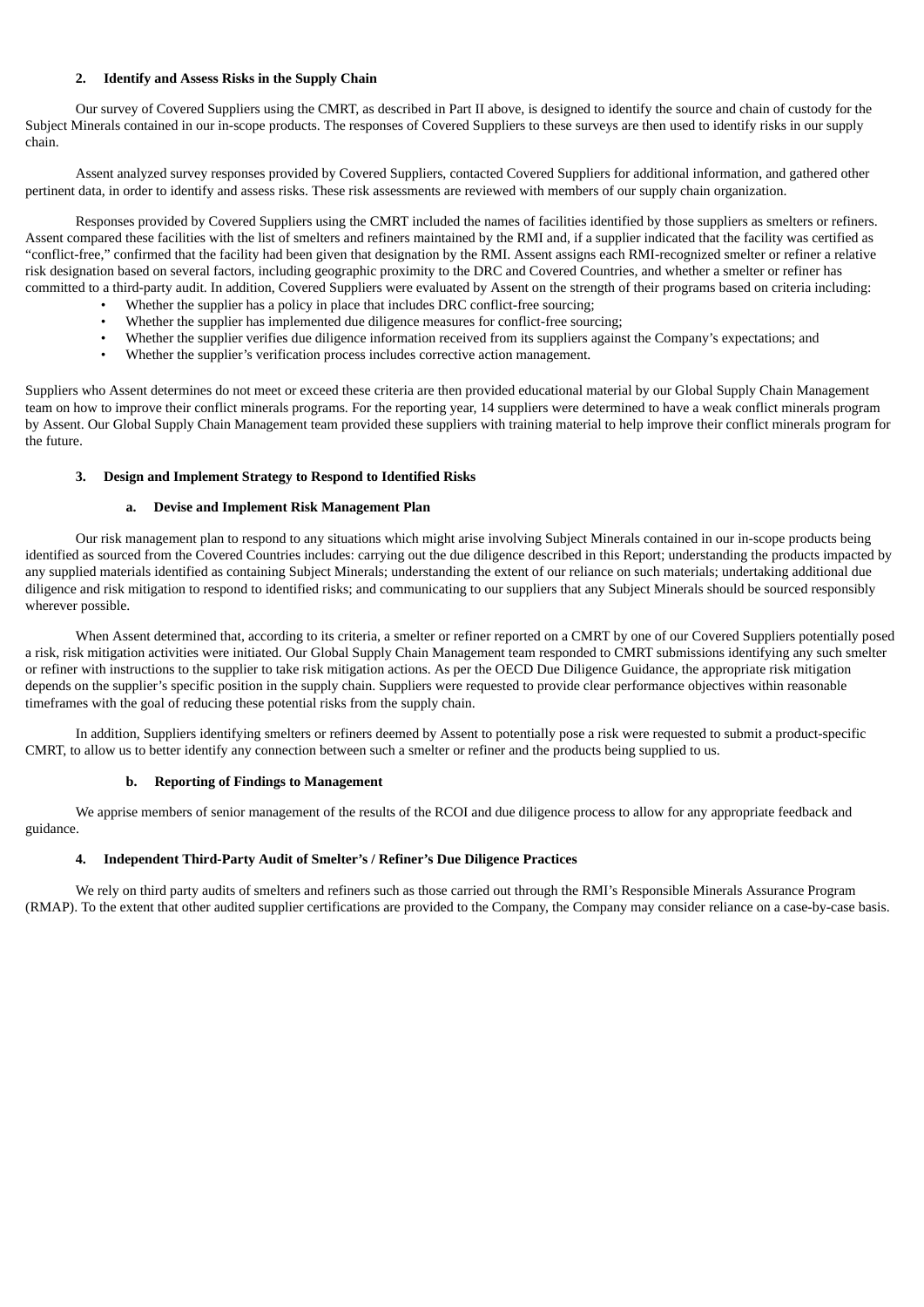# **5. Report Annually on Supply Chain Due Diligence**

This Report and our prior annual Conflict Minerals Reports prior calendar years are publicly available at https://investor.lamresearch.com/secfilings.

#### **IV. Results of Due Diligence**

As of April 26, 2022, out of the potential smelters or refiners identified by Covered Suppliers, we have validated 336 of such potential smelters or refiners as RMI-recognized. These potential smelters or refiners are listed in the table set forth in Appendix A to this Report. By RMI-recognized, we mean that the entities have been confirmed by Assent to be properly classified as smelters or refiners using the "Smelter Reference List" maintained by the RMI. Of the 336 RMI-recognized smelters and refiners identified by the Covered Suppliers, 230 have been identified by the RMI as "conformant" with the RMAPs third-party audit protocol, and another 19 have been identified by the RMI as "active," meaning they have agreed to undergo or are currently undergoing a third-party audit and are progressing through the audit and/or post-audit corrective action process.

The majority of the survey responses we received from the Covered Suppliers provided smelter and refiner data only at a company or divisional level as well as the possible country or countries of origin, and did not identify the specific smelters or refiners providing Subject Materials contained in products being sold to Lam. Because of the lack of product-level responses, our list of potential smelters and refiners in Appendix A may be more comprehensive than the list of smelters or refiners which actually processed the Subject Minerals contained in our products. In addition, we do not have adequate information to be able to determine the specific countries of origin of the Subject Minerals processed by those smelters and refiners. Therefore, for the Reporting Period, we were unable to determine whether or not Subject Minerals in our in-scope products originated from the smelters and refiners listed in Appendix A, nor were we able to determine the countries of origin of those Subject Minerals. As our engagement with the supply chain for our products evolves and matures, this list of potential smelters and refiners may change to reflect improvements in the quality of information provided to us.

Assent compared our list of smelters and refiners against RMI's database for RMAP-conformant smelters and refiners. As a result, we compiled a list that sets out possible countries of origin of conflict minerals used in the manufacturing of our products that are necessary to the functionality or production of our products. This list includes Andorra, Australia, Austria, Belgium, Brazil, Canada, Chile, China, Colombia, Estonia, France, Germany, Ghana, India, Indonesia, Italy, Japan, Kazakhstan, Kyrgyzstan, Lithuania, Malaysia, Mauritania, Mexico, Myanmar, Netherlands, New Zealand, Norway, Peru, Philippines, Poland, Republic Of Korea, Russia, Rwanda, Saudi Arabia, Singapore, South Africa, Spain, Sudan, Sweden, Switzerland, Taiwan, Thailand, Turkey, Uganda, United Arab Emirates, USA, Uzbekistan, Vietnam, Zimbabwe. The list is based on publicly available information, reasonable country of origin investigation, and other due diligence. For the reasons described in the Report, however, these possible countries of origin cannot be necessarily linked to our products.

#### **V. Continuous Improvement**

Lam is committed to continuous improvement over previous reporting periods. During this reporting period, we refined our scope of suppliers surveyed with the CMRT and we made an addition to our workforce to bolster our due diligence capabilities. As in previous years, we continue to make available to Covered Suppliers information and training resources regarding responsible sourcing of Subject Minerals.

# **Forward-Looking Statement Disclaimer**

Statements made in this Report that are not of historical fact are forward-looking statements and are subject to the safe harbor provisions of the Private Securities Litigation Reform Act of 1995. Such forward-looking statements relate to, but are not limited to, those regarding the Company's expected future supplier due diligence, engagement and risk mitigation efforts, and development of related due diligence and risk mitigation processes. Some factors that may affect these forward-looking statements include: statutory and regulatory changes and judicial developments relating to conflict minerals disclosure; changes in our supply chain, components and parts, or products; and industry developments relating to supply chain diligence, risk mitigation, disclosure and other practices. These forward-looking statements are based on current expectations and are subject to uncertainties and changes in condition, significance, value and effect as well as other risks, including those detailed in documents filed by us with the Securities and Exchange Commission. These uncertainties and changes could cause actual results to vary from expectations. The Company undertakes no obligation to update the *information or statements made in this Report.*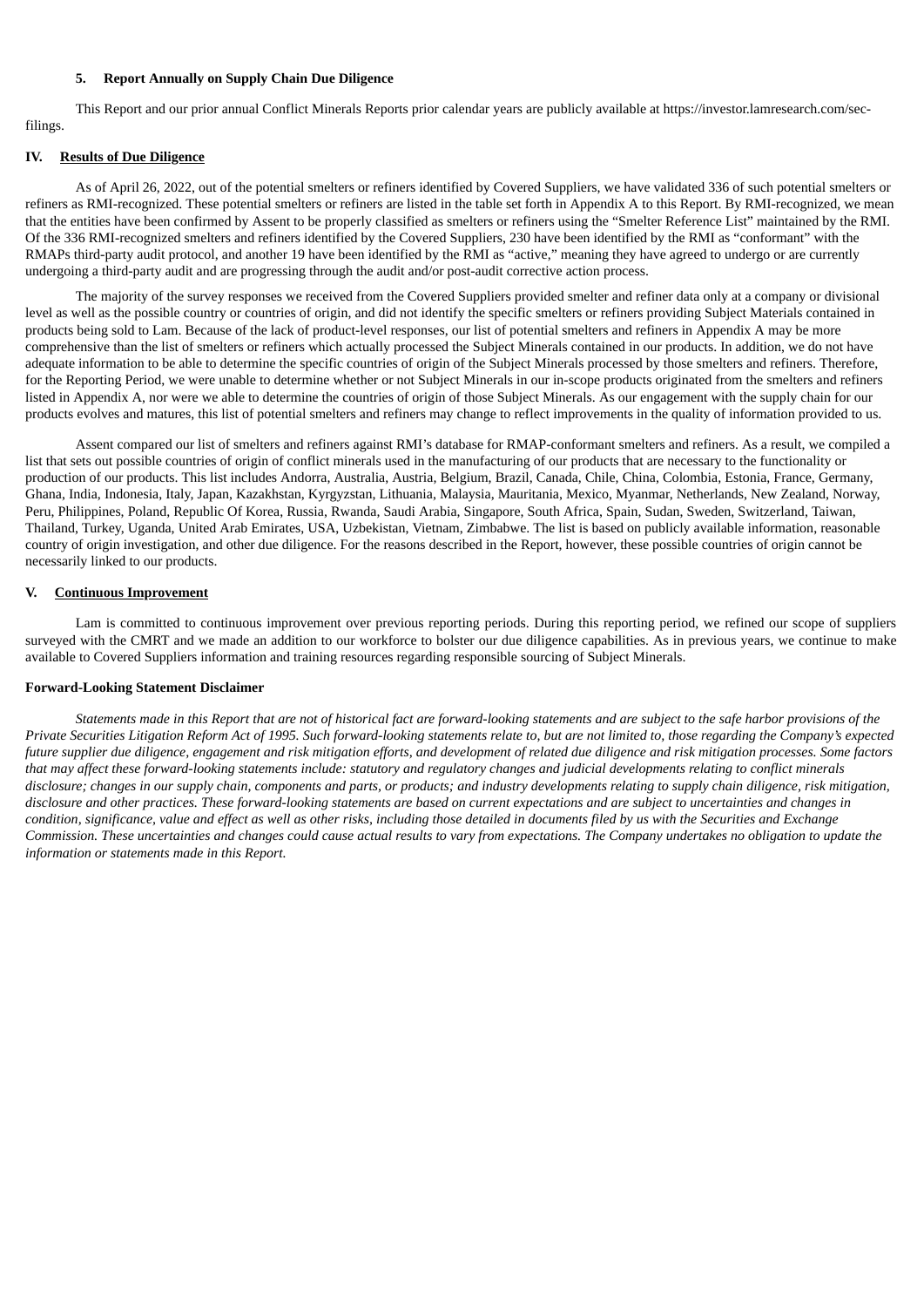| <b>Metal</b> | <b>Standard Smelter Name</b>                                  | <b>Smelter Facility Location</b> | <b>Smelter ID</b> |
|--------------|---------------------------------------------------------------|----------------------------------|-------------------|
| Gold         | 8853 S.p.A.                                                   | <b>ITALY</b>                     | CID002763         |
| Gold         | ABC Refinery Pty Ltd.                                         | <b>AUSTRALIA</b>                 | CID002920         |
| Gold         | Abington Reldan Metals, LLC                                   | UNITED STATES OF AMERICA         | CID002708         |
| Gold         | <b>Advanced Chemical Company</b>                              | UNITED STATES OF AMERICA         | CID000015         |
| Gold         | <b>African Gold Refinery</b>                                  | <b>UGANDA</b>                    | CID003185         |
| Gold         | Aida Chemical Industries Co., Ltd.                            | <b>JAPAN</b>                     | CID000019         |
| Gold         | Al Etihad Gold Refinery DMCC                                  | <b>UNITED ARAB EMIRATES</b>      | CID002560         |
| Gold         | <b>Alexy Metals</b>                                           | <b>UNITED STATES OF AMERICA</b>  | CID003500         |
| Gold         | Allgemeine Gold-und Silberscheideanstalt A.G.                 | <b>GERMANY</b>                   | CID000035         |
| Gold         | Almalyk Mining and Metallurgical Complex (AMMC)               | <b>UZBEKISTAN</b>                | CID000041         |
| Gold         | AngloGold Ashanti Corrego do Sitio Mineracao                  | <b>BRAZIL</b>                    | CID000058         |
| Gold         | Argor-Heraeus S.A.                                            | SWITZERLAND                      | CID000077         |
| Gold         | Asahi Pretec Corp.                                            | <b>JAPAN</b>                     | CID000082         |
| Gold         | Asahi Refining Canada Ltd.                                    | <b>CANADA</b>                    | CID000924         |
| Gold         | Asahi Refining USA Inc.                                       | <b>UNITED STATES OF AMERICA</b>  | CID000920         |
| Gold         | Asaka Riken Co., Ltd.                                         | <b>JAPAN</b>                     | CID000090         |
| Gold         | Atasay Kuyumculuk Sanayi Ve Ticaret A.S.                      | <b>TURKEY</b>                    | CID000103         |
| Gold         | <b>AU Traders and Refiners</b>                                | <b>SOUTH AFRICA</b>              | CID002850         |
| Gold         | <b>Augmont Enterprises Private Limited</b>                    | <b>INDIA</b>                     | CID003461         |
| Gold         | Aurubis AG                                                    | <b>GERMANY</b>                   | CID000113         |
| Gold         | <b>Bangalore Refinery</b>                                     | <b>INDIA</b>                     | CID002863         |
| Gold         | Bangko Sentral ng Pilipinas (Central Bank of the Philippines) | <b>PHILIPPINES</b>               | CID000128         |
| Gold         | <b>Boliden AB</b>                                             | <b>SWEDEN</b>                    | CID000157         |
| Gold         | C. Hafner GmbH + Co. KG                                       | <b>GERMANY</b>                   | CID000176         |
| Gold         | C.I Metales Procesados Industriales SAS                       | <b>COLOMBIA</b>                  | CID003421         |
| Gold         | Caridad                                                       | <b>MEXICO</b>                    | CID000180         |
| Gold         | <b>CCR Refinery - Glencore Canada Corporation</b>             | <b>CANADA</b>                    | CID000185         |
| Gold         | Cendres + Metaux S.A.                                         | <b>SWITZERLAND</b>               | CID000189         |
| Gold         | <b>CGR Metalloys Pvt Ltd.</b>                                 | <b>INDIA</b>                     | CID003382         |
| Gold         | Chimet S.p.A.                                                 | <b>ITALY</b>                     | CID000233         |
| Gold         | Chugai Mining                                                 | <b>JAPAN</b>                     | CID000264         |
| Gold         | Daye Non-Ferrous Metals Mining Ltd.                           | <b>CHINA</b>                     | CID000343         |
| Gold         | Degussa Sonne / Mond Goldhandel GmbH                          | <b>GERMANY</b>                   | CID002867         |
| Gold         | Dijllah Gold Refinery FZC                                     | <b>UNITED ARAB EMIRATES</b>      | CID003348         |
| Gold         | Dowa                                                          | <b>JAPAN</b>                     | CID000401         |
| Gold         | DSC (Do Sung Corporation)                                     | KOREA, REPUBLIC OF               | CID000359         |
| Gold         | Eco-System Recycling Co., Ltd. East Plant                     | <b>JAPAN</b>                     | CID000425         |
| Gold         | Eco-System Recycling Co., Ltd. North Plant                    | <b>JAPAN</b>                     | CID003424         |
| Gold         | Eco-System Recycling Co., Ltd. West Plant                     | <b>JAPAN</b>                     | CID003425         |
| Gold         | Emerald Jewel Industry India Limited (Unit 1)                 | <b>INDIA</b>                     | CID003487         |
| Gold         | Emerald Jewel Industry India Limited (Unit 2)                 | <b>INDIA</b>                     | CID003488         |
| Gold         | Emerald Jewel Industry India Limited (Unit 3)                 | <b>INDIA</b>                     | CID003489         |
| Gold         | Emerald Jewel Industry India Limited (Unit 4)                 | <b>INDIA</b>                     | CID003490         |
| Gold         | <b>Emirates Gold DMCC</b>                                     | <b>UNITED ARAB EMIRATES</b>      | CID002561         |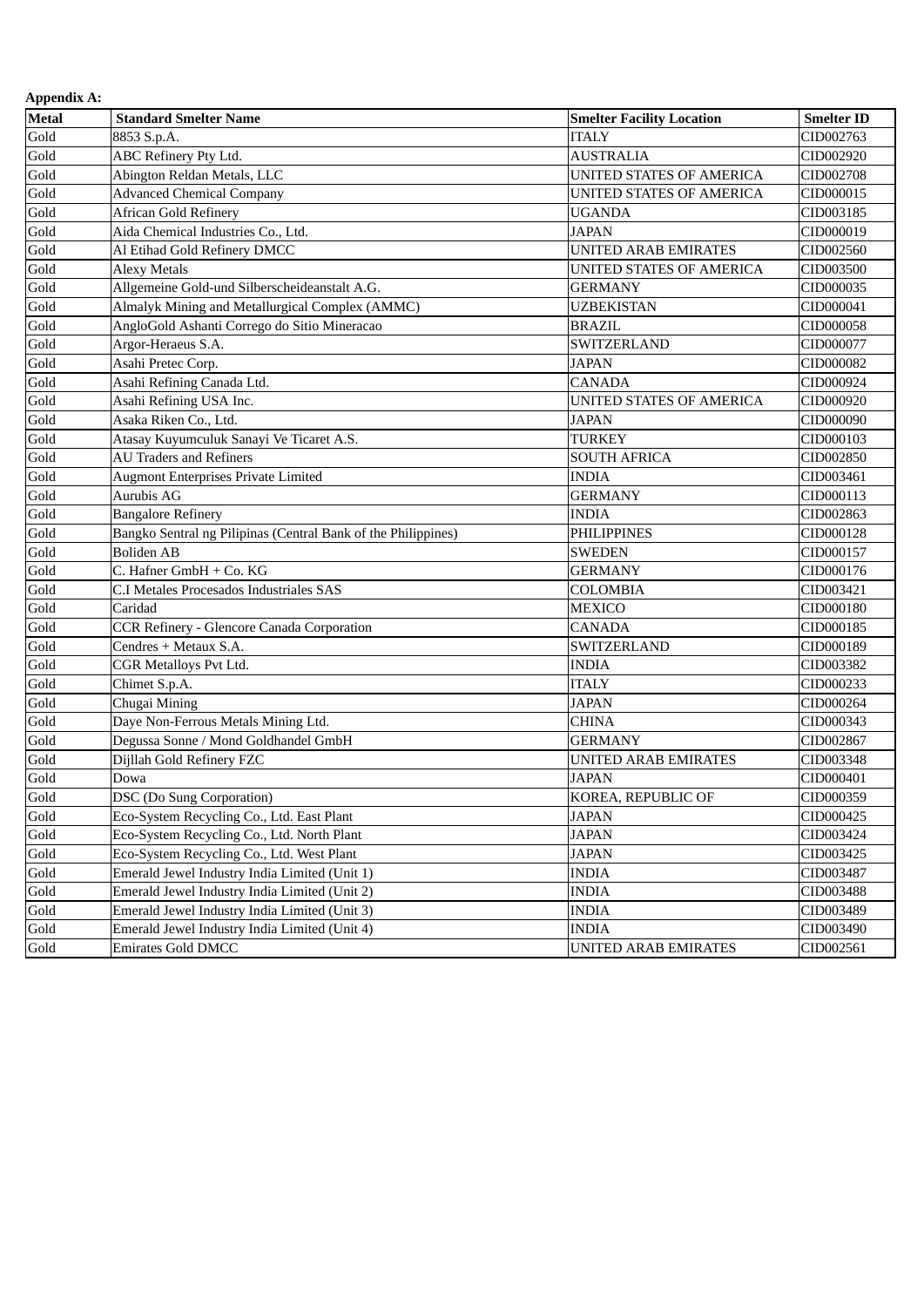| Gold | Fidelity Printers and Refiners Ltd.                             | <b>ZIMBABWE</b>             | CID002515 |
|------|-----------------------------------------------------------------|-----------------------------|-----------|
| Gold | Fujairah Gold FZC                                               | UNITED ARAB EMIRATES        | CID002584 |
| Gold | GCC Gujrat Gold Centre Pvt. Ltd.                                | <b>INDIA</b>                | CID002852 |
| Gold | <b>Geib Refining Corporation</b>                                | UNITED STATES OF AMERICA    | CID002459 |
| Gold | <b>Gold Coast Refinery</b>                                      | GHANA                       | CID003186 |
| Gold | Gold Refinery of Zijin Mining Group Co., Ltd.                   | <b>CHINA</b>                | CID002243 |
| Gold | Great Wall Precious Metals Co., Ltd. of CBPM                    | <b>CHINA</b>                | CID001909 |
| Gold | Guangdong Jinding Gold Limited                                  | <b>CHINA</b>                | CID002312 |
| Gold | Guoda Safina High-Tech Environmental Refinery Co., Ltd.         | <b>CHINA</b>                | CID000651 |
| Gold | Hangzhou Fuchunjiang Smelting Co., Ltd.                         | <b>CHINA</b>                | CID000671 |
| Gold | Heimerle + Meule GmbH                                           | <b>GERMANY</b>              | CID000694 |
| Gold | Heraeus Metals Hong Kong Ltd.                                   | <b>CHINA</b>                | CID000707 |
| Gold | Heraeus Precious Metals GmbH & Co. KG                           | <b>GERMANY</b>              | CID000711 |
| Gold | Hunan Chenzhou Mining Co., Ltd.                                 | <b>CHINA</b>                | CID000767 |
| Gold | Hunan Guiyang yinxing Nonferrous Smelting Co., Ltd.             | <b>CHINA</b>                | CID000773 |
| Gold | HwaSeong CJ CO., LTD.                                           | KOREA, REPUBLIC OF          | CID000778 |
| Gold | <b>Industrial Refining Company</b>                              | <b>BELGIUM</b>              | CID002587 |
| Gold | Inner Mongolia Qiankun Gold and Silver Refinery Share Co., Ltd. | <b>CHINA</b>                | CID000801 |
| Gold | <b>International Precious Metal Refiners</b>                    | <b>UNITED ARAB EMIRATES</b> | CID002562 |
| Gold | Ishifuku Metal Industry Co., Ltd.                               | <b>JAPAN</b>                | CID000807 |
| Gold | <b>Istanbul Gold Refinery</b>                                   | <b>TURKEY</b>               | CID000814 |
| Gold | Italpreziosi                                                    | <b>ITALY</b>                | CID002765 |
| Gold | <b>JALAN &amp; Company</b>                                      | <b>INDIA</b>                | CID002893 |
| Gold | Japan Mint                                                      | <b>JAPAN</b>                | CID000823 |
| Gold | Jiangxi Copper Co., Ltd.                                        | <b>CHINA</b>                | CID000855 |
| Gold | JSC Ekaterinburg Non-Ferrous Metal Processing Plant             | <b>RUSSIAN FEDERATION</b>   | CID000927 |
| Gold | <b>JSC</b> Uralelectromed                                       | <b>RUSSIAN FEDERATION</b>   | CID000929 |
| Gold | JX Nippon Mining & Metals Co., Ltd.                             | <b>JAPAN</b>                | CID000937 |
| Gold | K.A. Rasmussen                                                  | <b>NORWAY</b>               | CID003497 |
| Gold | Kaloti Precious Metals                                          | <b>UNITED ARAB EMIRATES</b> | CID002563 |
| Gold | Kazakhmys Smelting LLC                                          | <b>KAZAKHSTAN</b>           | CID000956 |
| Gold | Kazzinc                                                         | <b>KAZAKHSTAN</b>           | CID000957 |
| Gold | Kennecott Utah Copper LLC                                       | UNITED STATES OF AMERICA    | CID000969 |
| Gold | KGHM Polska Miedz Spolka Akcyjna                                | <b>POLAND</b>               | CID002511 |
| Gold | Kojima Chemicals Co., Ltd.                                      | <b>JAPAN</b>                | CID000981 |
| Gold | Korea Zinc Co., Ltd.                                            | KOREA, REPUBLIC OF          | CID002605 |
| Gold | Kundan Care Products Ltd.                                       | <b>INDIA</b>                | CID003463 |
| Gold | Kyrgyzaltyn JSC                                                 | <b>KYRGYZSTAN</b>           | CID001029 |
| Gold | Kyshtym Copper-Electrolytic Plant ZAO                           | RUSSIAN FEDERATION          | CID002865 |
| Gold | L'azurde Company For Jewelry                                    | <b>SAUDI ARABIA</b>         | CID001032 |
| Gold | Lingbao Gold Co., Ltd.                                          | <b>CHINA</b>                | CID001056 |
| Gold | Lingbao Jinyuan Tonghui Refinery Co., Ltd.                      | <b>CHINA</b>                | CID001058 |
| Gold | L'Orfebre S.A.                                                  | <b>ANDORRA</b>              | CID002762 |
| Gold | LS-NIKKO Copper Inc.                                            | KOREA, REPUBLIC OF          | CID001078 |
| Gold | LT Metal Ltd.                                                   | KOREA, REPUBLIC OF          | CID000689 |
| Gold | Luoyang Zijin Yinhui Gold Refinery Co., Ltd.                    | <b>CHINA</b>                | CID001093 |
| Gold | <b>Marsam Metals</b>                                            | <b>BRAZIL</b>               | CID002606 |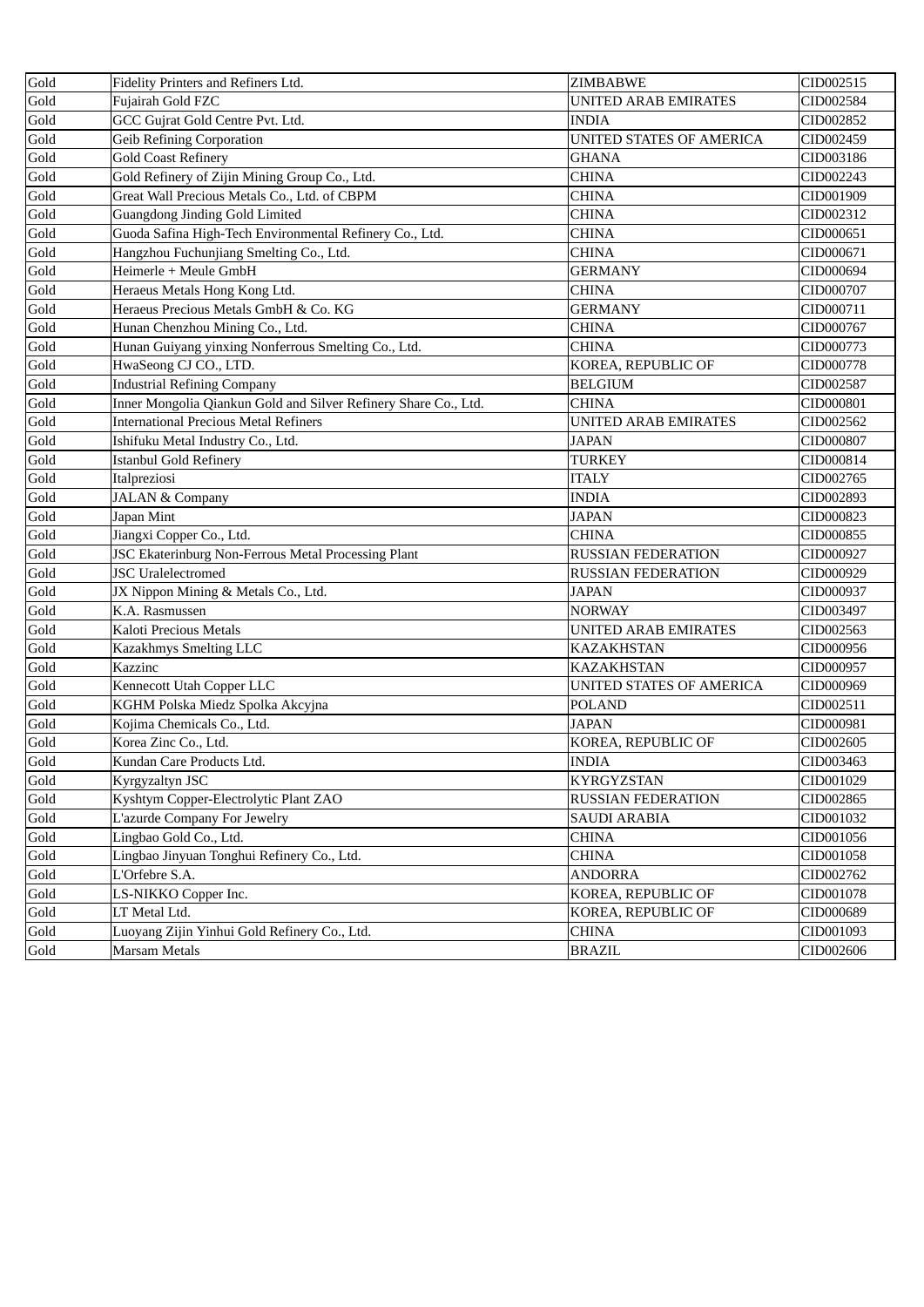| Gold               | Materion                                                                       | UNITED STATES OF AMERICA  | CID001113 |
|--------------------|--------------------------------------------------------------------------------|---------------------------|-----------|
| Gold               | Matsuda Sangyo Co., Ltd.                                                       | JAPAN                     | CID001119 |
| Gold               | <b>MD</b> Overseas                                                             | <b>INDIA</b>              | CID003548 |
| Gold               | Metal Concentrators SA (Pty) Ltd.                                              | <b>SOUTH AFRICA</b>       | CID003575 |
| Gold               | Metallix Refining Inc.                                                         | UNITED STATES OF AMERICA  | CID003557 |
| Gold               | Metalor Technologies (Hong Kong) Ltd.                                          | CHINA                     | CID001149 |
| Gold               | Metalor Technologies (Singapore) Pte., Ltd.                                    | <b>SINGAPORE</b>          | CID001152 |
| Gold               | Metalor Technologies (Suzhou) Ltd.                                             | <b>CHINA</b>              | CID001147 |
| Gold               | Metalor Technologies S.A.                                                      | SWITZERLAND               | CID001153 |
| Gold               | Metalor USA Refining Corporation                                               | UNITED STATES OF AMERICA  | CID001157 |
| Gold               | Metalurgica Met-Mex Penoles S.A. De C.V.                                       | <b>MEXICO</b>             | CID001161 |
| Gold               | Mitsubishi Materials Corporation                                               | <b>JAPAN</b>              | CID001188 |
| Gold               | Mitsui Mining and Smelting Co., Ltd.                                           | <b>JAPAN</b>              | CID001193 |
| Gold               | MMTC-PAMP India Pvt., Ltd.                                                     | <b>INDIA</b>              | CID002509 |
| Gold               | Modeltech Sdn Bhd                                                              | <b>MALAYSIA</b>           | CID002857 |
| Gold               | Morris and Watson                                                              | <b>NEW ZEALAND</b>        | CID002282 |
| Gold               | Moscow Special Alloys Processing Plant                                         | <b>RUSSIAN FEDERATION</b> | CID001204 |
| Gold               | Nadir Metal Rafineri San. Ve Tic. A.S.                                         | <b>TURKEY</b>             | CID001220 |
| Gold               | Navoi Mining and Metallurgical Combinat                                        | <b>UZBEKISTAN</b>         | CID001236 |
| Gold               | <b>NH Recytech Company</b>                                                     | KOREA, REPUBLIC OF        | CID003189 |
| Gold               | Nihon Material Co., Ltd.                                                       | <b>JAPAN</b>              | CID001259 |
| Gold               | Ogussa Osterreichische Gold- und Silber-Scheideanstalt GmbH                    | <b>AUSTRIA</b>            | CID002779 |
| Gold               | Ohura Precious Metal Industry Co., Ltd.                                        | <b>JAPAN</b>              | CID001325 |
| Gold               | OJSC "The Gulidov Krasnoyarsk Non-Ferrous Metals Plant" (OJSC<br>Krastsvetmet) | <b>RUSSIAN FEDERATION</b> | CID001326 |
| Gold               | <b>OJSC Novosibirsk Refinery</b>                                               | <b>RUSSIAN FEDERATION</b> | CID000493 |
| Gold               | PAMP S.A.                                                                      | SWITZERLAND               | CID001352 |
| Gold               | Pease & Curren                                                                 | UNITED STATES OF AMERICA  | CID002872 |
| Gold               | Penglai Penggang Gold Industry Co., Ltd.                                       | <b>CHINA</b>              | CID001362 |
| Gold               | Planta Recuperadora de Metales SpA                                             | <b>CHILE</b>              | CID002919 |
| Gold               | Prioksky Plant of Non-Ferrous Metals                                           | <b>RUSSIAN FEDERATION</b> | CID001386 |
| Gold               | PT Aneka Tambang (Persero) Tbk                                                 | <b>INDONESIA</b>          | CID001397 |
| Gold               | PX Precinox S.A.                                                               | SWITZERLAND               | CID001498 |
| Gold               | QG Refining, LLC                                                               | UNITED STATES OF AMERICA  | CID003324 |
| Gold               | Rand Refinery (Pty) Ltd.                                                       | <b>SOUTH AFRICA</b>       | CID001512 |
| Gold               | Refinery of Seemine Gold Co., Ltd.                                             | <b>CHINA</b>              | CID000522 |
| Gold               | REMONDIS PMR B.V.                                                              | NETHERLANDS               | CID002582 |
| Gold               | Royal Canadian Mint                                                            | <b>CANADA</b>             | CID001534 |
| Gold               | <b>SAAMP</b>                                                                   | <b>FRANCE</b>             | CID002761 |
| Gold               | Sabin Metal Corp.                                                              | UNITED STATES OF AMERICA  | CID001546 |
| Gold               | Safimet S.p.A                                                                  | <b>ITALY</b>              | CID002973 |
| Gold               | SAFINA A.S.                                                                    | <b>CZECHIA</b>            | CID002290 |
| Gold               | Sai Refinery                                                                   | <b>INDIA</b>              | CID002853 |
| Gold               | <b>Samduck Precious Metals</b>                                                 | KOREA, REPUBLIC OF        | CID001555 |
| $\overline{G}$ old | Samwon Metals Corp.                                                            | KOREA, REPUBLIC OF        | CID001562 |
| Gold               | Sancus ZFS (L'Orfebre, SA)                                                     | <b>COLOMBIA</b>           | CID003529 |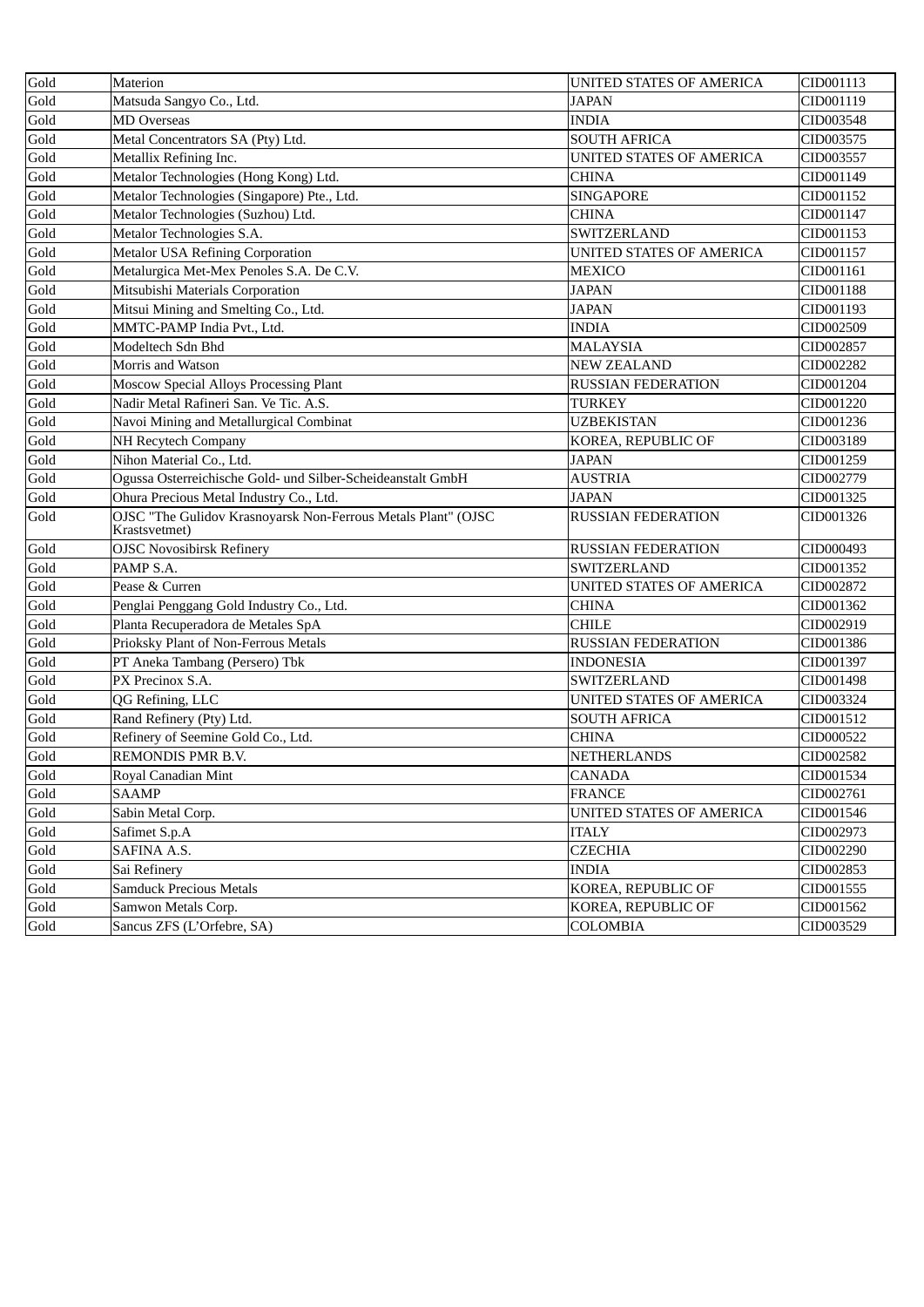| Gold     | Sellem Industries Ltd.                                               | <b>MAURITANIA</b>         | CID003540 |
|----------|----------------------------------------------------------------------|---------------------------|-----------|
| Gold     | SEMPSA Joyeria Plateria S.A.                                         | <b>SPAIN</b>              | CID001585 |
| Gold     | Shandong Humon Smelting Co., Ltd.                                    | <b>CHINA</b>              | CID002525 |
| Gold     | Shandong Tiancheng Biological Gold Industrial Co., Ltd.              | CHINA                     | CID001619 |
| Gold     | Shandong Zhaojin Gold & Silver Refinery Co., Ltd.                    | <b>CHINA</b>              | CID001622 |
| Gold     | Shenzhen Zhonghenglong Real Industry Co., Ltd.                       | <b>CHINA</b>              | CID002527 |
| Gold     | Shirpur Gold Refinery Ltd.                                           | <b>INDIA</b>              | CID002588 |
| Gold     | Sichuan Tianze Precious Metals Co., Ltd.                             | <b>CHINA</b>              | CID001736 |
| Gold     | Singway Technology Co., Ltd.                                         | TAIWAN, PROVINCE OF CHINA | CID002516 |
| Gold     | <b>SOE Shyolkovsky Factory of Secondary Precious Metals</b>          | <b>RUSSIAN FEDERATION</b> | CID001756 |
| Gold     | Solar Applied Materials Technology Corp.                             | TAIWAN, PROVINCE OF CHINA | CID001761 |
| Gold     | Sovereign Metals                                                     | <b>INDIA</b>              | CID003383 |
| Gold     | State Research Institute Center for Physical Sciences and Technology | <b>LITHUANIA</b>          | CID003153 |
| Gold     | <b>Sudan Gold Refinery</b>                                           | <b>SUDAN</b>              | CID002567 |
| Gold     | Sumitomo Metal Mining Co., Ltd.                                      | <b>JAPAN</b>              | CID001798 |
| Gold     | SungEel HiMetal Co., Ltd.                                            | KOREA, REPUBLIC OF        | CID002918 |
| Gold     | Super Dragon Technology Co., Ltd.                                    | <b>CHINA</b>              | CID001810 |
| Gold     | T.C.A S.p.A                                                          | <b>ITALY</b>              | CID002580 |
| Gold     | Tanaka Kikinzoku Kogyo K.K.                                          | <b>JAPAN</b>              | CID001875 |
| Gold     | The Refinery of Shandong Gold Mining Co., Ltd.                       | <b>CHINA</b>              | CID001916 |
| Gold     | Tokuriki Honten Co., Ltd.                                            | <b>JAPAN</b>              | CID001938 |
| Gold     | Tongling Nonferrous Metals Group Co., Ltd.                           | <b>CHINA</b>              | CID001947 |
| Gold     | TOO Tau-Ken-Altyn                                                    | <b>KAZAKHSTAN</b>         | CID002615 |
| Gold     | Torecom                                                              | KOREA, REPUBLIC OF        | CID001955 |
| Gold     | <b>Umicore Precious Metals Thailand</b>                              | <b>THAILAND</b>           | CID002314 |
| Gold     | Umicore S.A. Business Unit Precious Metals Refining                  | <b>BELGIUM</b>            | CID001980 |
| Gold     | United Precious Metal Refining, Inc.                                 | UNITED STATES OF AMERICA  | CID001993 |
| Gold     | Valcambi S.A.                                                        | SWITZERLAND               | CID002003 |
| Gold     | <b>Value Trading</b>                                                 | <b>BELGIUM</b>            | CID003617 |
| Gold     | WEEEREFINING                                                         | <b>FRANCE</b>             | CID003615 |
| Gold     | Western Australian Mint (T/a The Perth Mint)                         | AUSTRALIA                 | CID002030 |
| Gold     | WIELAND Edelmetalle GmbH                                             | <b>GERMANY</b>            | CID002778 |
| Gold     | Yamakin Co., Ltd.                                                    | <b>JAPAN</b>              | CID002100 |
| Gold     | Yokohama Metal Co., Ltd.                                             | <b>JAPAN</b>              | CID002129 |
| Gold     | Yunnan Copper Industry Co., Ltd.                                     | <b>CHINA</b>              | CID000197 |
| Gold     | Zhongyuan Gold Smelter of Zhongjin Gold Corporation                  | <b>CHINA</b>              | CID002224 |
| Tantalum | Changsha South Tantalum Niobium Co., Ltd.                            | <b>CHINA</b>              | CID000211 |
| Tantalum | D Block Metals, LLC                                                  | UNITED STATES OF AMERICA  | CID002504 |
| Tantalum | F&X Electro-Materials Ltd.                                           | <b>CHINA</b>              | CID000460 |
| Tantalum | FIR Metals & Resource Ltd.                                           | <b>CHINA</b>              | CID002505 |
| Tantalum | Global Advanced Metals Aizu                                          | JAPAN                     | CID002558 |
| Tantalum | Global Advanced Metals Boyertown                                     | UNITED STATES OF AMERICA  | CID002557 |
| Tantalum | Guangdong Zhiyuan New Material Co., Ltd.                             | <b>CHINA</b>              | CID000616 |
| Tantalum | H.C. Starck Co., Ltd.                                                | THAILAND                  | CID002544 |
| Tantalum | H.C. Starck Hermsdorf GmbH                                           | <b>GERMANY</b>            | CID002547 |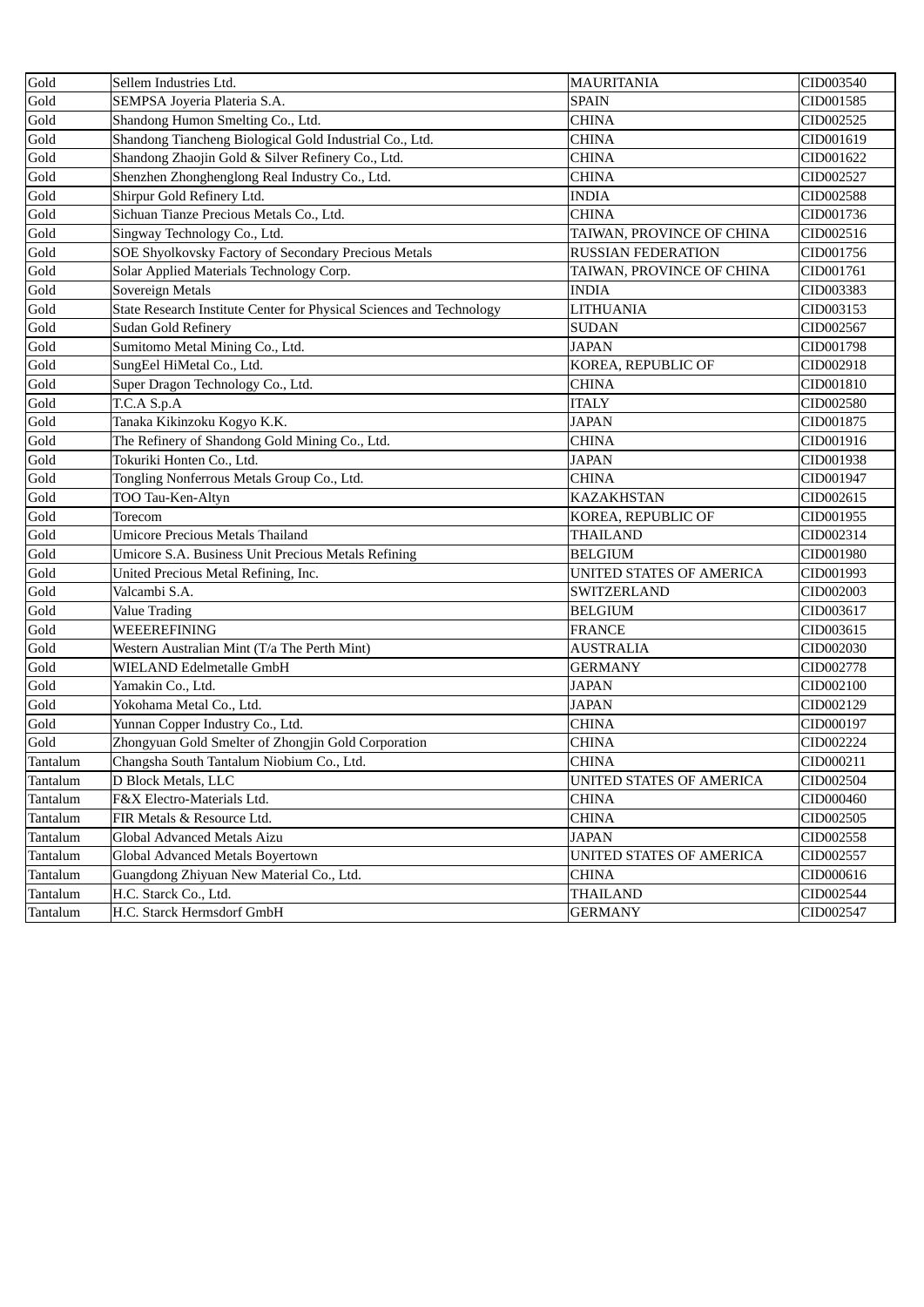| Tantalum | H.C. Starck Inc.                                                                                  | UNITED STATES OF AMERICA                   | CID002548 |
|----------|---------------------------------------------------------------------------------------------------|--------------------------------------------|-----------|
| Tantalum | H.C. Starck Ltd.                                                                                  | <b>JAPAN</b>                               | CID002549 |
| Tantalum | H.C. Starck Smelting GmbH & Co. KG                                                                | <b>GERMANY</b>                             | CID002550 |
| Tantalum | H.C. Starck Tantalum and Niobium GmbH                                                             | GERMANY                                    | CID002545 |
| Tantalum | Hengyang King Xing Lifeng New Materials Co., Ltd.                                                 | <b>CHINA</b>                               | CID002492 |
| Tantalum | Jiangxi Dinghai Tantalum & Niobium Co., Ltd.                                                      | <b>CHINA</b>                               | CID002512 |
| Tantalum | Jiangxi Tuohong New Raw Material                                                                  | <b>CHINA</b>                               | CID002842 |
| Tantalum | JiuJiang JinXin Nonferrous Metals Co., Ltd.                                                       | <b>CHINA</b>                               | CID000914 |
| Tantalum | Jiujiang Tanbre Co., Ltd.                                                                         | <b>CHINA</b>                               | CID000917 |
| Tantalum | Jiujiang Zhongao Tantalum & Niobium Co., Ltd.                                                     | <b>CHINA</b>                               | CID002506 |
| Tantalum | <b>KEMET Blue Metals</b>                                                                          | <b>MEXICO</b>                              | CID002539 |
| Tantalum | <b>LSM Brasil S.A.</b>                                                                            | <b>BRAZIL</b>                              | CID001076 |
| Tantalum | Metallurgical Products India Pvt., Ltd.                                                           | <b>INDIA</b>                               | CID001163 |
| Tantalum | Mineracao Taboca S.A.                                                                             | <b>BRAZIL</b>                              | CID001175 |
| Tantalum | Mitsui Mining and Smelting Co., Ltd.                                                              | <b>JAPAN</b>                               | CID001192 |
| Tantalum | Ningxia Orient Tantalum Industry Co., Ltd.                                                        | <b>CHINA</b>                               | CID001277 |
| Tantalum | <b>NPM Silmet AS</b>                                                                              | <b>ESTONIA</b>                             | CID001200 |
| Tantalum | QuantumClean                                                                                      | UNITED STATES OF AMERICA                   | CID001508 |
| Tantalum | Resind Industria e Comercio Ltda.                                                                 | <b>BRAZIL</b>                              | CID002707 |
| Tantalum | Solikamsk Magnesium Works OAO                                                                     | <b>RUSSIAN FEDERATION</b>                  | CID001769 |
| Tantalum | Taki Chemical Co., Ltd.                                                                           | <b>JAPAN</b>                               | CID001869 |
| Tantalum | <b>Telex Metals</b>                                                                               | UNITED STATES OF AMERICA                   | CID001891 |
| Tantalum | <b>Ulba Metallurgical Plant JSC</b>                                                               | <b>KAZAKHSTAN</b>                          | CID001969 |
| Tantalum | XinXing HaoRong Electronic Material Co., Ltd.                                                     | <b>CHINA</b>                               | CID002508 |
| Tantalum | Yancheng Jinye New Material Technology Co., Ltd.                                                  | <b>CHINA</b>                               | CID003583 |
| Tantalum | Yanling Jincheng Tantalum & Niobium Co., Ltd.                                                     | <b>CHINA</b>                               | CID001522 |
| Tin      | Alpha                                                                                             | UNITED STATES OF AMERICA                   | CID000292 |
| Tin      | An Vinh Joint Stock Mineral Processing Company                                                    | <b>VIET NAM</b>                            | CID002703 |
| Tin      | Chenzhou Yunxiang Mining and Metallurgy Co., Ltd.                                                 | <b>CHINA</b>                               | CID000228 |
| Tin      | Chifeng Dajingzi Tin Industry Co., Ltd.                                                           | <b>CHINA</b>                               | CID003190 |
| Tin      | China Tin Group Co., Ltd.                                                                         | <b>CHINA</b>                               | CID001070 |
| Tin      | CRM Fundicao De Metais E Comercio De Equipamentos Eletronicos Do Brasil<br>Ltda                   | <b>BRAZIL</b>                              | CID003486 |
| Tin      | <b>CRM</b> Synergies                                                                              | <b>SPAIN</b>                               | CID003524 |
| Tin      | CV Venus Inti Perkasa                                                                             | <b>INDONESIA</b>                           | CID002455 |
| Tin      | Dongguan CiEXPO Environmental Engineering Co., Ltd.                                               | <b>CHINA</b>                               | CID003356 |
| Tin      | Dowa                                                                                              | <b>JAPAN</b>                               | CID000402 |
| Tin      | Electro-Mechanical Facility of the Cao Bang Minerals & Metallurgy Joint Stock VIET NAM<br>Company |                                            | CID002572 |
| Tin      | <b>EM Vinto</b>                                                                                   | <b>BOLIVIA (PLURINATIONAL STATE</b><br>OF) | CID000438 |
| Tin      | Estanho de Rondonia S.A.                                                                          | <b>BRAZIL</b>                              | CID000448 |
| Tin      | Fabrica Auricchio Industria e Comercio Ltda.                                                      | <b>BRAZIL</b>                              | CID003582 |
| Tin      | Fenix Metals                                                                                      | <b>POLAND</b>                              | CID000468 |
| Tin      | Gejiu City Fuxiang Industry and Trade Co., Ltd.                                                   | <b>CHINA</b>                               | CID003410 |
| Tin      | Gejiu Kai Meng Industry and Trade LLC                                                             | <b>CHINA</b>                               | CID000942 |
| Tin      | Gejiu Non-Ferrous Metal Processing Co., Ltd.                                                      | <b>CHINA</b>                               | CID000538 |
| Tin      | Gejiu Yunxin Nonferrous Electrolysis Co., Ltd.                                                    | <b>CHINA</b>                               | CID001908 |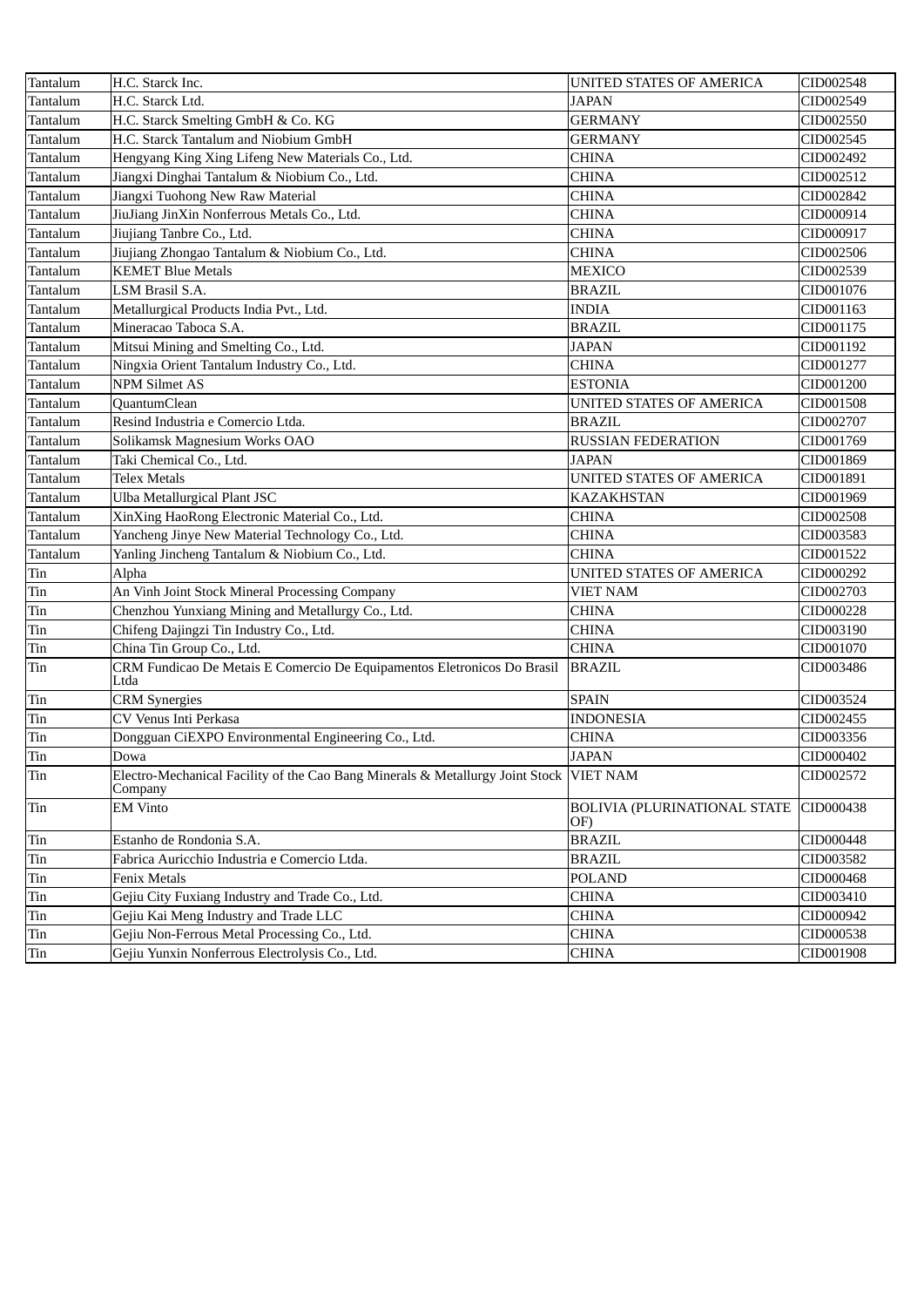| Tin | Gejiu Zili Mining And Metallurgy Co., Ltd.       | <b>CHINA</b>                               | CID000555 |
|-----|--------------------------------------------------|--------------------------------------------|-----------|
| Tin | Guangdong Hanhe Non-Ferrous Metal Co., Ltd.      | <b>CHINA</b>                               | CID003116 |
| Tin | Jiangxi New Nanshan Technology Ltd.              | <b>CHINA</b>                               | CID001231 |
| Tin | Luna Smelter, Ltd.                               | <b>RWANDA</b>                              | CID003387 |
| Tin | Ma'anshan Weitai Tin Co., Ltd.                   | <b>CHINA</b>                               | CID003379 |
| Tin | Magnu's Minerais Metais e Ligas Ltda.            | <b>BRAZIL</b>                              | CID002468 |
| Tin | Malaysia Smelting Corporation (MSC)              | <b>MALAYSIA</b>                            | CID001105 |
| Tin | Melt Metais e Ligas S.A.                         | <b>BRAZIL</b>                              | CID002500 |
| Tin | Metallic Resources, Inc.                         | UNITED STATES OF AMERICA                   | CID001142 |
| Tin | Metallo Belgium N.V.                             | <b>BELGIUM</b>                             | CID002773 |
| Tin | Metallo Spain S.L.U.                             | <b>SPAIN</b>                               | CID002774 |
| Tin | Mineracao Taboca S.A.                            | <b>BRAZIL</b>                              | CID001173 |
| Tin | Minsur                                           | <b>PERU</b>                                | CID001182 |
| Tin | Mitsubishi Materials Corporation                 | <b>JAPAN</b>                               | CID001191 |
| Tin | Modeltech Sdn Bhd                                | <b>MALAYSIA</b>                            | CID002858 |
| Tin | Nghe Tinh Non-Ferrous Metals Joint Stock Company | <b>VIET NAM</b>                            | CID002573 |
| Tin | Novosibirsk Processing Plant Ltd.                | <b>RUSSIAN FEDERATION</b>                  | CID001305 |
| Tin | O.M. Manufacturing (Thailand) Co., Ltd.          | <b>THAILAND</b>                            | CID001314 |
| Tin | O.M. Manufacturing Philippines, Inc.             | <b>PHILIPPINES</b>                         | CID002517 |
| Tin | Operaciones Metalurgicas S.A.                    | <b>BOLIVIA (PLURINATIONAL STATE</b><br>OF) | CID001337 |
| Tin | Pongpipat Company Limited                        | <b>MYANMAR</b>                             | CID003208 |
| Tin | Precious Minerals and Smelting Limited           | <b>INDIA</b>                               | CID003409 |
| Tin | PT Aries Kencana Sejahtera                       | <b>INDONESIA</b>                           | CID000309 |
| Tin | PT Artha Cipta Langgeng                          | <b>INDONESIA</b>                           | CID001399 |
| Tin | PT ATD Makmur Mandiri Jaya                       | <b>INDONESIA</b>                           | CID002503 |
| Tin | PT Babel Inti Perkasa                            | <b>INDONESIA</b>                           | CID001402 |
| Tin | PT Babel Surya Alam Lestari                      | <b>INDONESIA</b>                           | CID001406 |
| Tin | PT Bangka Serumpun                               | <b>INDONESIA</b>                           | CID003205 |
| Tin | PT Belitung Industri Sejahtera                   | <b>INDONESIA</b>                           | CID001421 |
| Tin | PT Bukit Timah                                   | <b>INDONESIA</b>                           | CID001428 |
| Tin | PT Cipta Persada Mulia                           | <b>INDONESIA</b>                           | CID002696 |
| Tin | PT Masbro Alam Stania                            | <b>INDONESIA</b>                           | CID003380 |
| Tin | PT Menara Cipta Mulia                            | <b>INDONESIA</b>                           | CID002835 |
| Tin | PT Mitra Stania Prima                            | <b>INDONESIA</b>                           | CID001453 |
| Tin | PT Mitra Sukses Globalindo                       | <b>INDONESIA</b>                           | CID003449 |
| Tin | PT Panca Mega Persada                            | <b>INDONESIA</b>                           | CID001457 |
| Tin | PT Prima Timah Utama                             | <b>INDONESIA</b>                           | CID001458 |
| Tin | PT Rajawali Rimba Perkasa                        | <b>INDONESIA</b>                           | CID003381 |
| Tin | PT Refined Bangka Tin                            | <b>INDONESIA</b>                           | CID001460 |
| Tin | PT Sariwiguna Binasentosa                        | <b>INDONESIA</b>                           | CID001463 |
| Tin | PT Stanindo Inti Perkasa                         | <b>INDONESIA</b>                           | CID001468 |
| Tin | PT Sukses Inti Makmur                            | <b>INDONESIA</b>                           | CID002816 |
| Tin | PT Timah Nusantara                               | <b>INDONESIA</b>                           | CID001486 |
| Tin | PT Timah Tbk Kundur                              | <b>INDONESIA</b>                           | CID001477 |
| Tin | PT Timah Tbk Mentok                              | <b>INDONESIA</b>                           | CID001482 |
| Tin | PT Tinindo Inter Nusa                            | <b>INDONESIA</b>                           | CID001490 |
| Tin | PT Tirus Putra Mandiri                           | <b>INDONESIA</b>                           | CID002478 |
| Tin | PT Tommy Utama                                   | <b>INDONESIA</b>                           | CID001493 |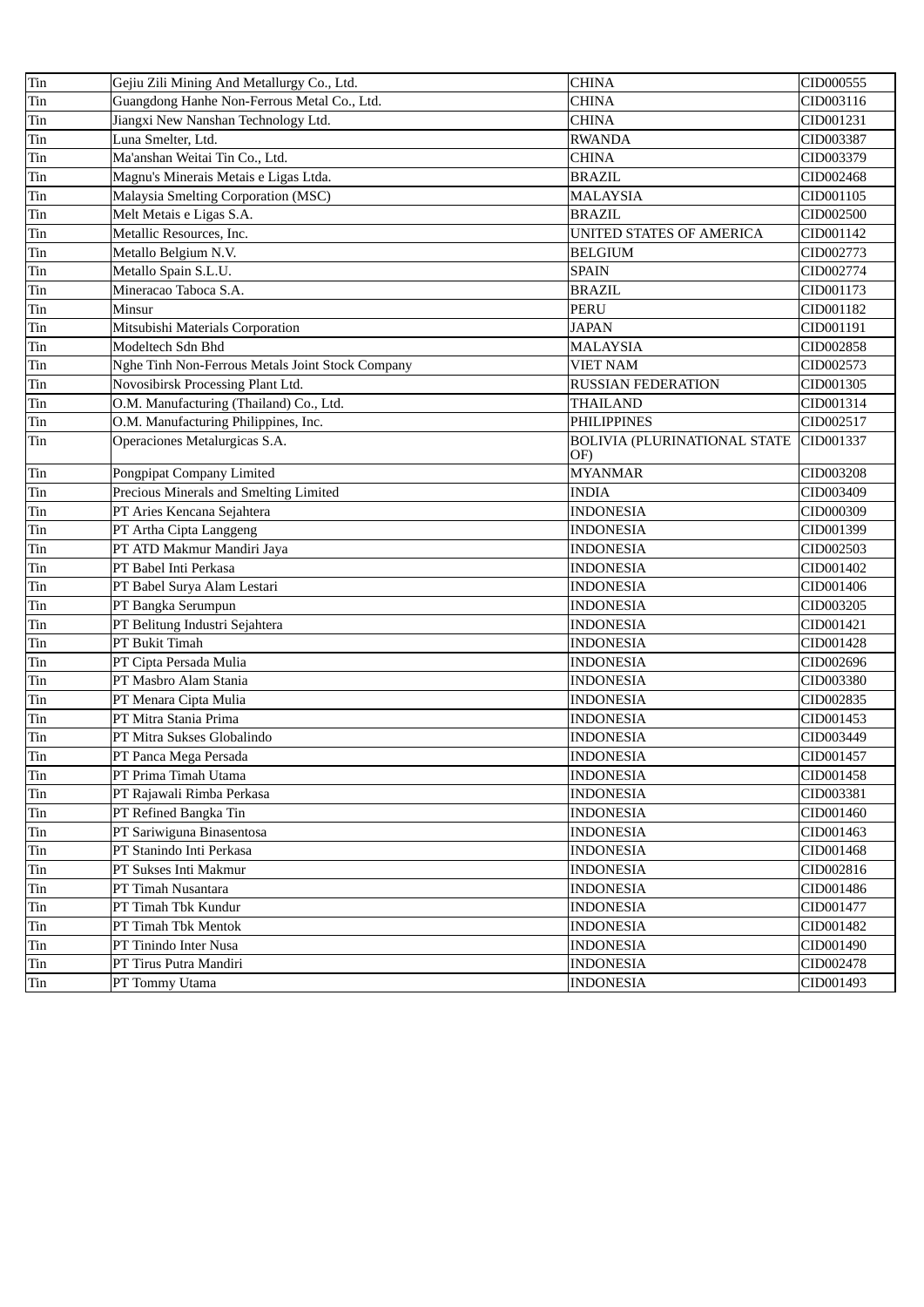| Tin      | Resind Industria e Comercio Ltda.                             | <b>BRAZIL</b>             | CID002706 |
|----------|---------------------------------------------------------------|---------------------------|-----------|
| Tin      | Rui Da Hung                                                   | TAIWAN, PROVINCE OF CHINA | CID001539 |
| Tin      | Soft Metais Ltda.                                             | <b>BRAZIL</b>             | CID001758 |
| Tin      | Super Ligas                                                   | <b>BRAZIL</b>             | CID002756 |
| Tin      | Thai Nguyen Mining and Metallurgy Co., Ltd.                   | VIET NAM                  | CID002834 |
| Tin      | Thaisarco                                                     | THAILAND                  | CID001898 |
| Tin      | Tin Technology & Refining                                     | UNITED STATES OF AMERICA  | CID003325 |
| Tin      | Tuyen Quang Non-Ferrous Metals Joint Stock Company            | VIET NAM                  | CID002574 |
| Tin      | VQB Mineral and Trading Group JSC                             | VIET NAM                  | CID002015 |
| Tin      | White Solder Metalurgia e Mineracao Ltda.                     | <b>BRAZIL</b>             | CID002036 |
| Tin      | Yunnan Chengfeng Non-ferrous Metals Co., Ltd.                 | <b>CHINA</b>              | CID002158 |
| Tin      | Yunnan Tin Company Limited                                    | <b>CHINA</b>              | CID002180 |
| Tin      | Yunnan Yunfan Non-ferrous Metals Co., Ltd.                    | <b>CHINA</b>              | CID003397 |
| Tungsten | A.L.M.T. Corp.                                                | <b>JAPAN</b>              | CID000004 |
| Tungsten | <b>ACL Metais Eireli</b>                                      | <b>BRAZIL</b>             | CID002833 |
| Tungsten | Albasteel Industria e Comercio de Ligas Para Fundicao Ltd.    | <b>BRAZIL</b>             | CID003427 |
| Tungsten | Artek LLC                                                     | <b>RUSSIAN FEDERATION</b> | CID003553 |
| Tungsten | Asia Tungsten Products Vietnam Ltd.                           | <b>VIET NAM</b>           | CID002502 |
| Tungsten | Chenzhou Diamond Tungsten Products Co., Ltd.                  | <b>CHINA</b>              | CID002513 |
| Tungsten | China Molybdenum Co., Ltd.                                    | <b>CHINA</b>              | CID002641 |
| Tungsten | Chongyi Zhangyuan Tungsten Co., Ltd.                          | CHINA                     | CID000258 |
| Tungsten | CNMC (Guangxi) PGMA Co., Ltd.                                 | <b>CHINA</b>              | CID000281 |
| Tungsten | Cronimet Brasil Ltda                                          | <b>BRAZIL</b>             | CID003468 |
| Tungsten | Fujian Ganmin RareMetal Co., Ltd.                             | CHINA                     | CID003401 |
| Tungsten | Fujian Xinlu Tungsten                                         | <b>CHINA</b>              | CID003609 |
| Tungsten | Ganzhou Haichuang Tungsten Co., Ltd.                          | <b>CHINA</b>              | CID002645 |
| Tungsten | Ganzhou Huaxing Tungsten Products Co., Ltd.                   | <b>CHINA</b>              | CID000875 |
| Tungsten | Ganzhou Jiangwu Ferrotungsten Co., Ltd.                       | CHINA                     | CID002315 |
| Tungsten | Ganzhou Seadragon W & Mo Co., Ltd.                            | <b>CHINA</b>              | CID002494 |
| Tungsten | GEM Co., Ltd.                                                 | <b>CHINA</b>              | CID003417 |
| Tungsten | Global Tungsten & Powders Corp.                               | UNITED STATES OF AMERICA  | CID000568 |
| Tungsten | Guangdong Xianglu Tungsten Co., Ltd.                          | <b>CHINA</b>              | CID000218 |
| Tungsten | H.C. Starck Smelting GmbH & Co. KG                            | <b>GERMANY</b>            | CID002542 |
| Tungsten | H.C. Starck Tungsten GmbH                                     | <b>GERMANY</b>            | CID002541 |
| Tungsten | Hunan Chenzhou Mining Co., Ltd.                               | CHINA                     | CID000766 |
| Tungsten | Hunan Chunchang Nonferrous Metals Co., Ltd.                   | <b>CHINA</b>              | CID000769 |
| Tungsten | Hydrometallurg, JSC                                           | RUSSIAN FEDERATION        | CID002649 |
| Tungsten | Japan New Metals Co., Ltd.                                    | <b>JAPAN</b>              | CID000825 |
| Tungsten | Jiangwu H.C. Starck Tungsten Products Co., Ltd.               | CHINA                     | CID002551 |
| Tungsten | Jiangxi Gan Bei Tungsten Co., Ltd.                            | CHINA                     | CID002321 |
| Tungsten | Jiangxi Minmetals Gao'an Non-ferrous Metals Co., Ltd.         | CHINA                     | CID002313 |
| Tungsten | Jiangxi Tonggu Non-ferrous Metallurgical & Chemical Co., Ltd. | CHINA                     | CID002318 |
| Tungsten | Jiangxi Xinsheng Tungsten Industry Co., Ltd.                  | CHINA                     | CID002317 |
| Tungsten | Jiangxi Yaosheng Tungsten Co., Ltd.                           | <b>CHINA</b>              | CID002316 |
| Tungsten | JSC "Kirovgrad Hard Alloys Plant"                             | RUSSIAN FEDERATION        | CID003408 |
| Tungsten | Kennametal Fallon                                             | UNITED STATES OF AMERICA  | CID000966 |